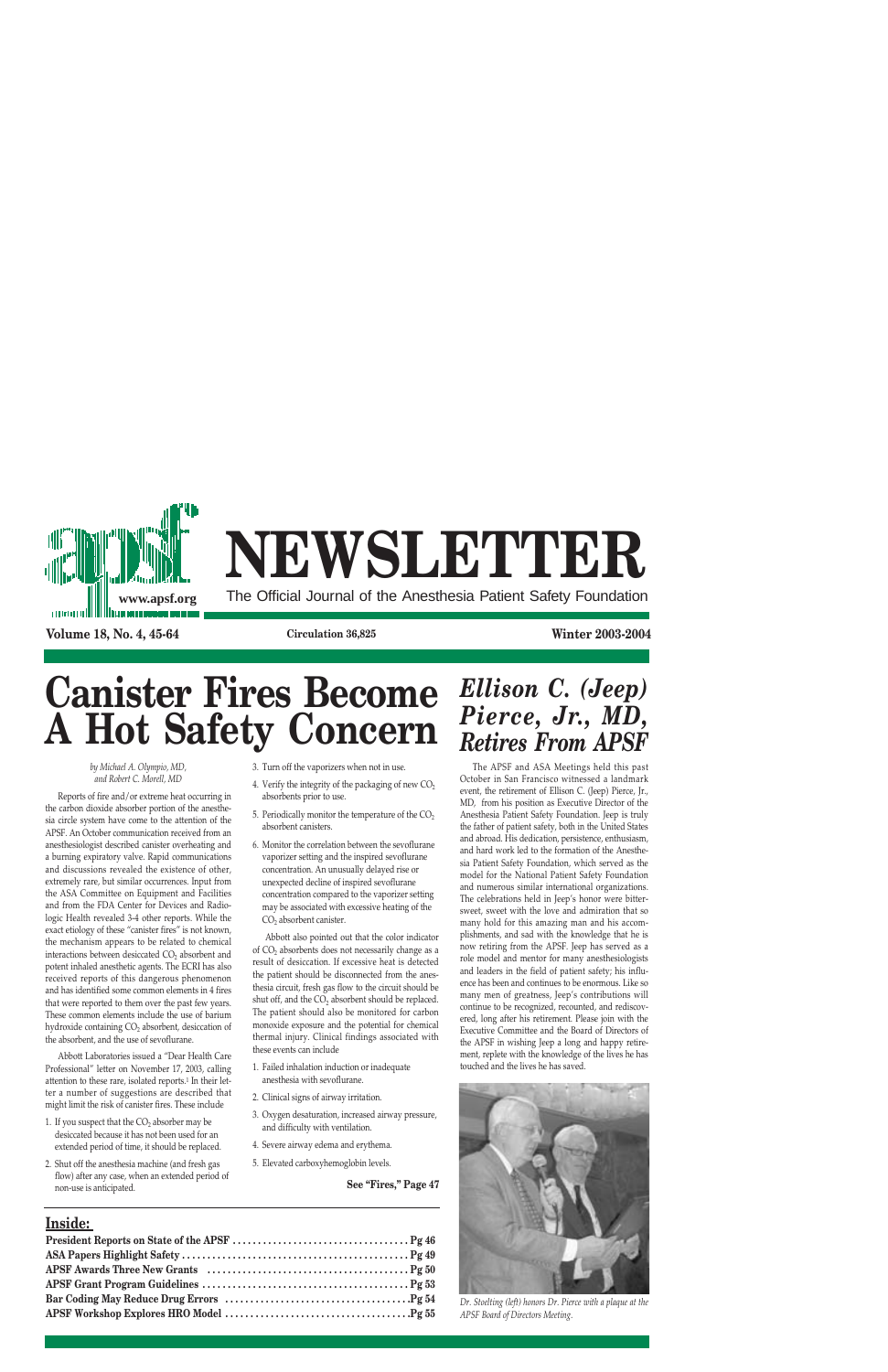# **President Reports on State of APSF**

## **2003 Replete With APSF Successes**

As President of the Anesthesia Patient Safety Foundation (APSF), it is my privilege to report annually on the activities of the foundation during the past calendar year. I am pleased to report that 2003 has been a year of successes and achievements as the APSF strives to fulfill our mission that no patient shall be harmed by anesthesia.

## **Administrative Reorganization**

Ellison C. Pierce, Jr., MD, retired as Executive Director on December 31, 2003. Dr. Pierce was the moving force and vision for the formation of the APSF in 1985, serving as the first president of APSF, and since 1997, as the Executive Director. His contributions and accomplishments to anesthesia patient safety were recognized by special presentations during the annual meeting of the APSF Board of Directors in San Francisco this past October. Anesthesia is a safer experience because of the tireless efforts of Dr. Pierce. His colleagues and patients thank him. We extend to Jeep and his family our best wishes for a pleasant and rewarding retirement.

The transition for moving the APSF office to Indianapolis from Boston and Pittsburgh began in July 2003. Deanna Walker began her new duties as Administrative Assistant for APSF in the Indianapolis office in July 2003. Contact information for the Indianapolis office is detailed in the *APSF Newsletter* and on the APSF Website.

## **Executive Vice Presidents**

The APSF Board of Directors approved changes to the Bylaws at the annual meeting in October 2003 that included the provision for more than one Executive Vice President position. In view of the consolidation of the office of President and Executive Director into a single position, it was recognized that program development and corporate development would benefit from the efforts of a dedicated officer position. In this regard, Dr. Jeffrey B. Cooper and Mr. George A. Schapiro were elected to the offices of Executive Vice President by the APSF Board of Directors in October 2003. All other offices, including the office of Vice President, remain unchanged.

## **Data Dictionary Task Force**

The Data Dictionary Task Force (DDTF) chaired by Terri G. Monk, MD, from the University of Florida has succeeded in accomplishing the "impossible" by creating the beginnings of a set of common anesthesia terms for use with anesthesia information systems (AIMS). The APSF DDTF is an international effort with collaboration from the American Society of Anesthesiologists and its Committee on Performance and outcomes Measurement, the Canadian Anesthesiologists' Society, and the National Health Service Information Authority in the United Kingdom. In October 2003, the APSF and the Systematized Nomenclature of Medicine (SNOMED) International Organization announced a 5-year collaboration agreement to utilize the DDTF to enhance the anesthesia content currently available in SNOMED Clinical Terms. The new concepts will be integrated into the SNOMED CT Core content and be available through the National Library of Medicine's Unified Medical Language System (UMLS).

The success of the DDTF was greatly enhanced by the efforts of Dr. Iain C. Sanderson from Duke University who chaired the DDTF Working Group. Dr. Sanderson developed the software for Distributed Anesthesia Terms and Mapping System (DATAMS) that permits cross-compatibility of terms used by manufacturers of AIMS. Global corporate sponsors of the DDTF include a number of the AIMS suppliers, GE Medical Systems, Deio, Philips Medical Systems, Siemens Medical Systems, Draeger Medical, eko systems, Picis, Inc., and Cerner Corporation.

The APSF is committed to encouraging the adoption of AIMS as a key to providing better anesthesia care, collection of data that will contribute to development of best anesthesia practices, and improved anesthesia patient safety. The APSF believes that the development of standardized clinical terminology will support documentation in the operating room, and thus improve data collection and analysis to reduce anesthetic errors.

## **American Association of Nurse Anesthetists**

I am pleased that a continuing dialogue has been established with the American Association of Nurse Anesthetists (AANA) and the APSF Executive Committee to discuss common areas of interest in anesthesia patient safety. In an effort to ensure communication and sharing of anesthesia patient safety information, selected articles from the *APSF Newsletter* may be reprinted in the AANA NewsBulletin. The *APSF Newsletter* editorial board includes Rodney C. Lester, PhD, CRNA, and encourages patient safety articles from all those who participate in anesthesia care.

## **High Reliability Perioperative Medicine**

The APSF introduced its initiative on High Reliability Perioperative Medicine with a special Spring 2003 issue of the *APSF Newsletter* devoted to High Reliability Organization (HRO) theory and a workshop at the annual meeting of the American Society of Anesthesiologists in October 2003. The workshop was moderated by Drs. David M. Gaba and Jeffrey B. Cooper. As evidence of the multidisciplinary role of all those who participate in perioperative care, the APSF was pleased to include Dr. James E. Cottrell, President of the American Society of Anesthesiologists, Dr. Thomas R. Russell, Executive Director of the American College of Surgeons, and Thomas A. Cooper, Executive Director of the Association of Perioperative Registered Nurses in the workshop program.

A HRO repeatedly accomplishes its mission while avoiding catastrophic events, despite significant hazards, dynamic tasks, time constraints, and complex technologies. Examples include civilian and military aviation. Many of the features that characterize an HRO are applicable to the operating room environment and perioperative care. The

#### **See "President," Next Page**

**The Anesthesia Patient Safety Foundation Newsletter** is the official publication of the nonprofit Anesthesia Patient Safety Foundation and is published quarterly at Wilmington, Delaware. Annual membership: Individual - \$25.00, Corporate - \$500.00. This and any additional contributions to the Foundation are tax deductible. © Copyright, Anesthesia Patient Safety Foundation, 2004.

The opinions expressed in this *Newsletter* are not necessarily those of the Anesthesia Patient Safety Foundation or its members or board of directors. Validity of opinions presented, drug dosages, accuracy, and completeness of content are not guaranteed by the APSF.

#### **APSF Executive Committee:**

Robert K. Stoelting, MD, President; Jeffrey B. Cooper, PhD; George A. Schapiro; Lori Cross, Vice-President; David M. Gaba, MD, Secretary; Casey D. Blitt, MD, Treasurer; Robert A. Caplan, MD; Nassib G. Chamoun; John H. Eichhorn, MD.

#### **Newsletter Editorial Board:**

Robert C. Morell, MD, Editor; Sorin J. Brull, MD; Joan Christie, MD; Jan Ehrenwerth, MD; John H. Eichhorn, MD; Regina King; Rodney C. Lester, PhD, CRNA; Glenn S. Murphy, MD; Denise O'Brien, BSN, RN; Karen Posner, PhD; Keith Ruskin, MD; Wilson Somerville, PhD; Jeffery Vender, MD.

Address all *general, membership, and subscription* correspondence to:

**Administrator**

**Anesthesia Patient Safety Foundation Building One, Suite Two**

**8007 South Meridian Street**

**Indianapolis, IN 46217-2922**

**e-mail address: apsfoffice@aol.com**

Address *Newsletter* editorial comments, questions, letters, and suggestions to: **Robert C. Morell, MD Editor,** *APSF Newsletter c/o Addie Larimore, Editorial Assistant* **Department of Anesthesiology Wake Forest University School of Medicine 9th Floor CSB Medical Center Boulevard Winston-Salem, NC 27157-1009 e-mail: apsfeditor@yahoo.com**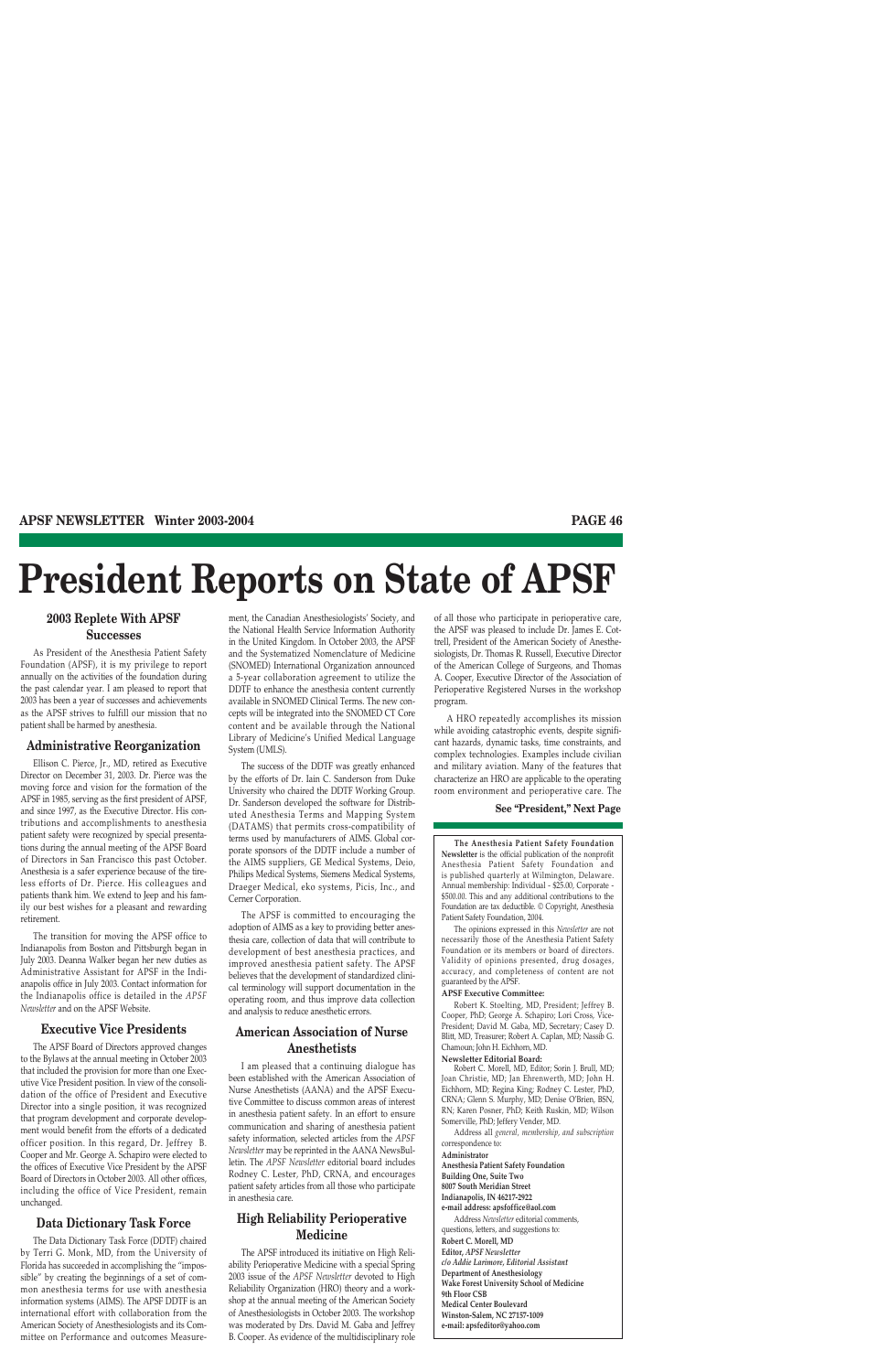# **APSF Leaders Receive Recognition**

APSF believes that anesthesia patient safety may be improved by applying HRO concepts and strategies to the practice of anesthesiology.

#### **Newsletter**

The *APSF Newsletter* under the leadership of Robert C. Morell, MD, and an outstanding Editorial Board continues to provide timely and worldwide distribution of vitally important anesthesia patient safety information. Beginning with the Spring 2003 issue, the *APSF Newsletter* was designated the *Official Journal of the Anesthesia Patient Safety Foundation*. During the past year the *Newsletter* has included articles on "smart pump technology" and its relationship to error reduction, continued discussion on perioperative beta blockade, obstructive sleep apnea, postoperative visual loss, and SARS. The Fall 2003 issue of the *Newsletter* was a special issue addressing long-term outcome and the role of anesthetic management and mediators of inflammation.

#### **Continued Research Support**

Sponsorship of anesthesia patient safety-related research continues to be a high priority for APSF. In October 2003, the APSF Committee on Scientific Evaluation, chaired by Sorin J. Brull, MD, awarded 3 research grants with funding up to \$65,000. One of these grants received an additional \$5,000 as the Ellison C. Pierce, Jr., MD, Research Award recipient (see Grant Awards, page 50).

An APSF 2002 Grant Applicant Survey conducted by Dr. Karen L. Posner described a total of 272 grant applications received by the APSF between 1987 and 2001. A total of 33 projects have been funded during that time period, and nearly 90% of the funded studies resulted in publications. In the early years, the APSF was the only funding source for patient safety research, and this was important in initial support of investigators pursuing development of simulators for anesthesia, human factors research, and device development. Many of those investigators receiving APSF grants have gone on to develop highly successful academic careers with multiple peer review publications often in the area of anesthesia patient safety.

## **Special Recognition**

David M. Gaba, MD, APSF Secretary, received the 2003 Society for Education in Anesthesia-Duke Award for Excellence and Innovation in Anesthesia Education at that society's annual meeting in San Francisco in October. Dr. Jeffrey B. Cooper, member of the APSF Executive Committee and Board of Directors, received the 2003 AANA Public Interest in Anesthesia Award as well as the 2003 Eisenberg Award for Lifetime Achievement (see Cooper Award, page 51). Robert K. Stoelting, MD, President APSF, received the 2003 American Society of Anesthesiologists Distinguished Service Award (see next page).

Contributions from individuals, corporations, anesthesia groups, and national and state societies are critical for the APSF to continue and advance its patient safety mission. The generous financial support from our founding sponsor, the American Society of Anesthesiologists, is vital for the continued ability of APSF to provide education, research, and information related to anesthesia patient safety to everyone. All donors and their level of support are recognized in the *APSF Newsletter*. In particular, the support of AstraZeneca in the form of a grant for defraying the costs of the *APSF Newsletter* is greatly appreciated. I believe that all can be proud of the results of their continued support of APSF.

As in the last annual report, I wish to again reiterate the desire of the APSF Executive Committee to provide a broad-based consensus on anesthesia patient safety issues. We welcome comments and suggestions from all those who participate in the common goal of making anesthesia a safe medical experience. There is still much to accomplish and everyone's participation is important and valued.

Best wishes for a prosperous and rewarding year 2004.

*Robert K. Stoelting, MD President, Anesthesia Patient Safety Foundation* 



**The APSF wishes to thank AstraZeneca Pharmaceuticals LP (www.AstraZeneca.com) for their continued support of this newsletter.**

# *Readers Encouraged* **10 Report Fires "President," From Preceding Page** *Contributions from individuals, corporations,* to **Report Fires**

#### **"Fires," From Page 45**

It was further discussed that the cases of canister fire or extreme heat generation were typically the first case of the day and involved the use of barium hydroxide containing absorbent; however, other case reports have involved desiccated soda lime, as well. Abbott Laboratories, in collaboration with the Food and Drug Administration, is actively investigating the mechanisms of these events and associated factors. Any readers experiencing similar problems are strongly encouraged to report such events to the FDA's MedWatch program (phone: 1- 800-FDA-1088, Fax: 1-800-FDA-0178, or via electronic reporting at the FDA MedWatch Website at www.FDA.gov/medwatch) or to Abbott Laboratories (phone: 1-800-633-9110).

We call the reader's attention to a most dramatic (American) report by Elena J. Holak, Harvey J. Woehlck, and colleagues at the Medical College of Wisconsin, in which simulated anesthetic conditions were created in the laboratory.2 The authors dehydrated the barium hydroxide containing  $CO<sub>2</sub>$ absorbent and exposed it to an attempted maintenance of 1 MAC sevoflurane (ET 2.1%) in the presence of 350 ml/min of carbon dioxide "production." The greater the minute ventilation (and presumably greater exposure of the delivered sevoflurane to the absorbent), the greater was the fresh gas flow (FGF) required to achieve the 2.1% target. At a minute ventilation of 10 L, it required 6 lpm of FGF and a dial setting of 8% to achieve the target. In the absence of sevoflurane uptake by a patient, the high breakdown of sevoflurane was presumed secondary to reaction with the absorbent. In less than 10 minutes of exposure, the upper absorbent canister reached >110°C, and was too hot to touch in 15 minutes. CO production increased exponentially above 70°C, and at 45 minutes the temperature was >200°C, the upper limit of the thermometer. Finally, at 53 minutes, the absorber exploded and burst into flames. It was suggested that a delayed rate of rise of the inspired agent concentration could serve as an early warning before the dramatic rise in temperature of the absorbent. Temperature monitoring of the internal aspects of the absorbent (particularly the layer first exposed to agent) may represent a clinically useful tool to help detect the possibility of sevoflurane breakdown in the presence of desiccated absorbent.

Sevoflurane is flammable at a concentration of 11% in oxygen.3 However, the byproducts of sevoflurane breakdown include methanol and formaldehyde in addition to CO, and these may be potentially combustible.

**See "Fires," Next Page**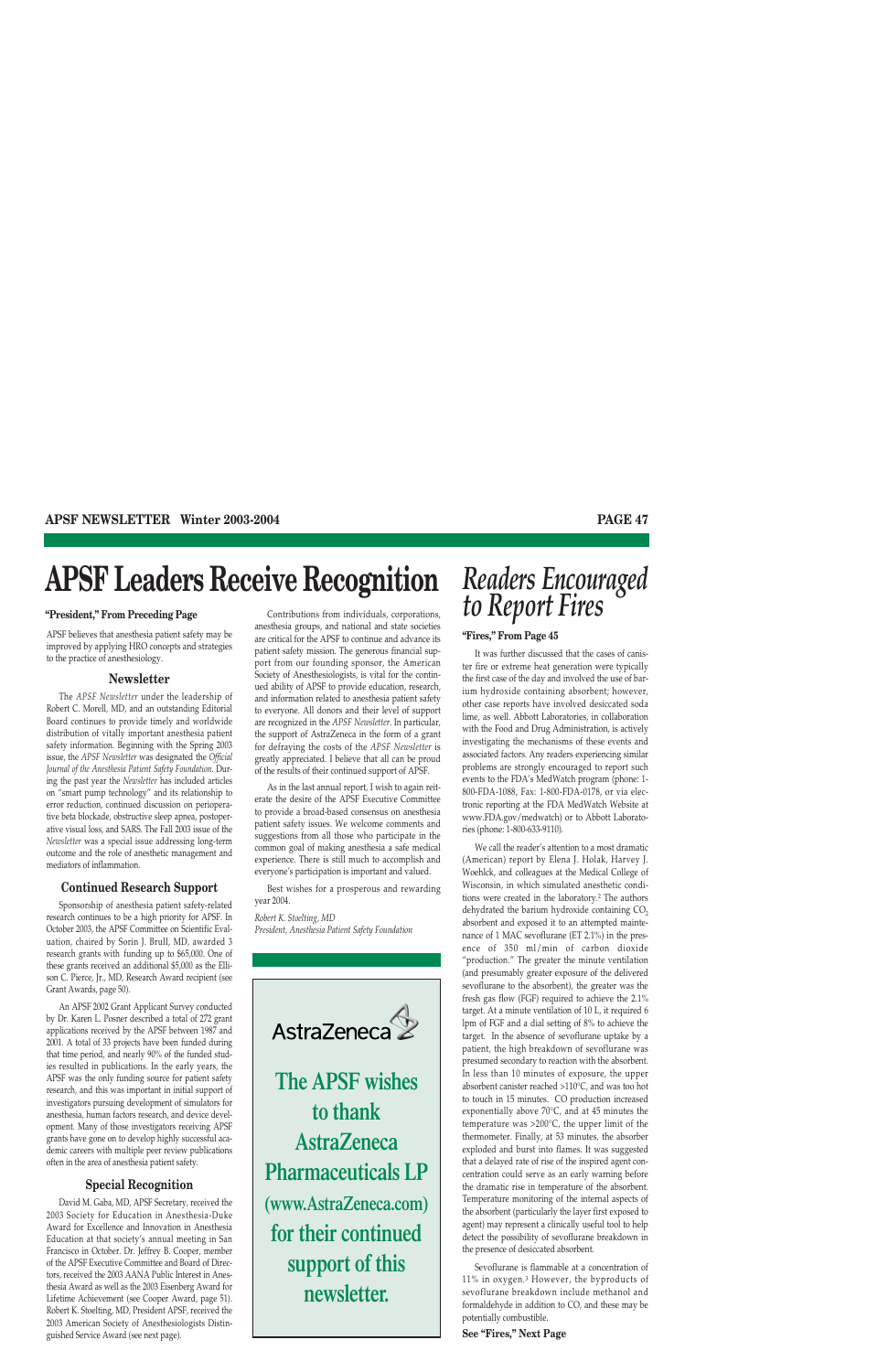# **Awareness and Education Are Key to Fire Prevention**

#### **"Fires," From Preceding Page**

The exposure to FGF and subsequent dehydration of absorbent within a particular anesthesia machine depends upon a complex set of interactions between flow, resistance, and unidirectional valves. One report describes the removal of the reservoir bag as a cause of increased retrograde flow and desiccation.4 However, modern anesthesia machines, with radically different circuits, may also have different paths of least resistance, and thus, fresh gas flow. Differences in APL (adjustable pressure limiting) valve design or entry of the FGF into the circuit distal to the inspiratory valve might also affect desiccation. Perhaps the most important precaution is to ensure that all FGF (including minimum flow) is off when the machine is not in use. Furthermore, it may not be desirable to completely turn off certain modern anesthesia machines because start-up delays could occur in emergency situations (by virtue of automated selfcheck procedures).5,6 Monitoring the frequency with which the  $CO<sub>2</sub>$  absorbent is changed and developing site-specific policies for changing the absorbent may also be prudent. The safety of rehydration of absorbent <sup>7</sup> has not been fully characterized.

Awareness and education are the first steps toward prevention. Numerous and important abstracts from the 2002 and 2003 meetings of the American Society of Anesthesiologists address this topic.8 The APSF will continue to communicate closely with clinicians, manufacturers, and other safety organizations to monitor developments and emerging information. It is our continuing goal to assist all anesthesia providers in their attempts to ensure patient safety by disseminating such important information via the APSF website (www.apsf.org) and this *Newsletter*.

*Dr. Olympio is Professor and Vice Chair for Education in the Department of Anesthesiology, Wake Forest University School of Medicine, Winston-Salem, NC.* 

*Dr. Morell, Editor of the* APSF Newsletter*, is in private practice in Niceville, FL, and Clinical Associate Professor of Anesthesiology at Wake Forest University School of Medicine.*

#### **References**

- 1. Dear Health Care Professional (Letter from Abbott Laboratories, November 17, 2003). Available online at: http://www.fda.gov/medwatch/SAFETY/2003/Ultan e\_deardoc.pdf
- 2. Holak EJ, Mei DA, Dunning MB III, et al. Carbon monoxide production from sevoflurane breakdown: modeling of exposures under clinical conditions. *Anesth Analg* 2003;96:757-64.
- 3. Wallin RF, Regan BM, Napoli MD, Stern IJ. Sevoflurane: a new inhalational anesthetic agent. *Anesth Analg* 1975;54:758-66.
- 4. Frink EJ, Nogami WM, Morgan SE, et al. High carboxyhemoglobin concentrations occur in swine during desflurane anesthesia in the presence of partially dried carbon dioxide absorbents. *Anesthesiology* 1997;87:308-16.
- 5. Gross JB. Draeger Narkomed 6000 poses patient safety risks (letter). *Anesthesiology* 2001;95:567.
- 6. Feldman JM. Draeger Narkomed 6000 poses patient safety risks (reply). *Anesthesiology* 2001;95:567-8.
- 7. Baxter PJ, Kharasch ED. Rehydration of desiccated baralyme prevents carbon monoxide formation from desflurane in an anesthesia machine. *Anesthesiology* 1997;86:1061-5.
- 8. American Society of Anesthesiologists. ASA Annual Meeting Abstracts Online. 2002 Abstracts: A-82, A-83, A-84, A-1081, A-1096, A-1155, A-1156, A-1181, A-1186. 2003 Abstracts: A-508, A-626, A-1238. Available on the web at: http://www.asa-abstracts.com/.

## *Dr. Robert Stoelting to Receive 2004 ASA Distinguished Service Award*

**Robert K. Stoelting, MD**, has been awarded the *2004 American Society of Anesthesiologists Distinguished Service Award*. The announcement came at the ASA's annual meeting in October and the presentation will be made at the 2004 annual meeting. The award is the ASA's highest tribute paid to an anesthesiologist for meritorious service and achievement. Dr. Stoelting, Professor Emeritus of Anesthesia, served as chairman of the Indiana University Department of Anesthesiology for 26 years, retiring this past June. Dr. Stoelting is the President of the Anesthesia Patient Safety Foundation.

**Check out the APSF Website at www.apsf.org!**

## **3-D Fiberoptic Model Wins Best Scientific Exhibit Award**

Dr. Pierre A. Diemunsch and his group from Strasbourg, France, demonstrated an innovative, 3-dimensional, virtual teaching tool for fiberoptic intubation. This program uses actual digital computerized tomography data to provide a virtual reconstruction of the airway. Overlays can be added or deleted to show radiographic views, surface views, or internal views simultaneously displayed with the fiberoptic vantage point. The images can also be rotated in all planes. In addition to serving as an excellent teaching tool, this computerized model can rapidly accommodate digitized data from actual patients and allow the anesthesia team to practice a virtual fiberoptic intubation, prior to performing the procedure on the patient. A team of judges from the APSF Committee on Education and Training awarded Dr. Diemunsch and his team the Ellison C. Pierce, Jr., MD, Award for the Best Scientific Exhibit at the 2003 ASA, held this past October in San Francisco. Congratulations to this group for an exciting addition to patient safety.



*Dr. Pierce presents Dr. Diemunsch and colleagues with the E.C. Pierce, Jr., MD, Scientific Exhibit Award at the 2003 ASA.*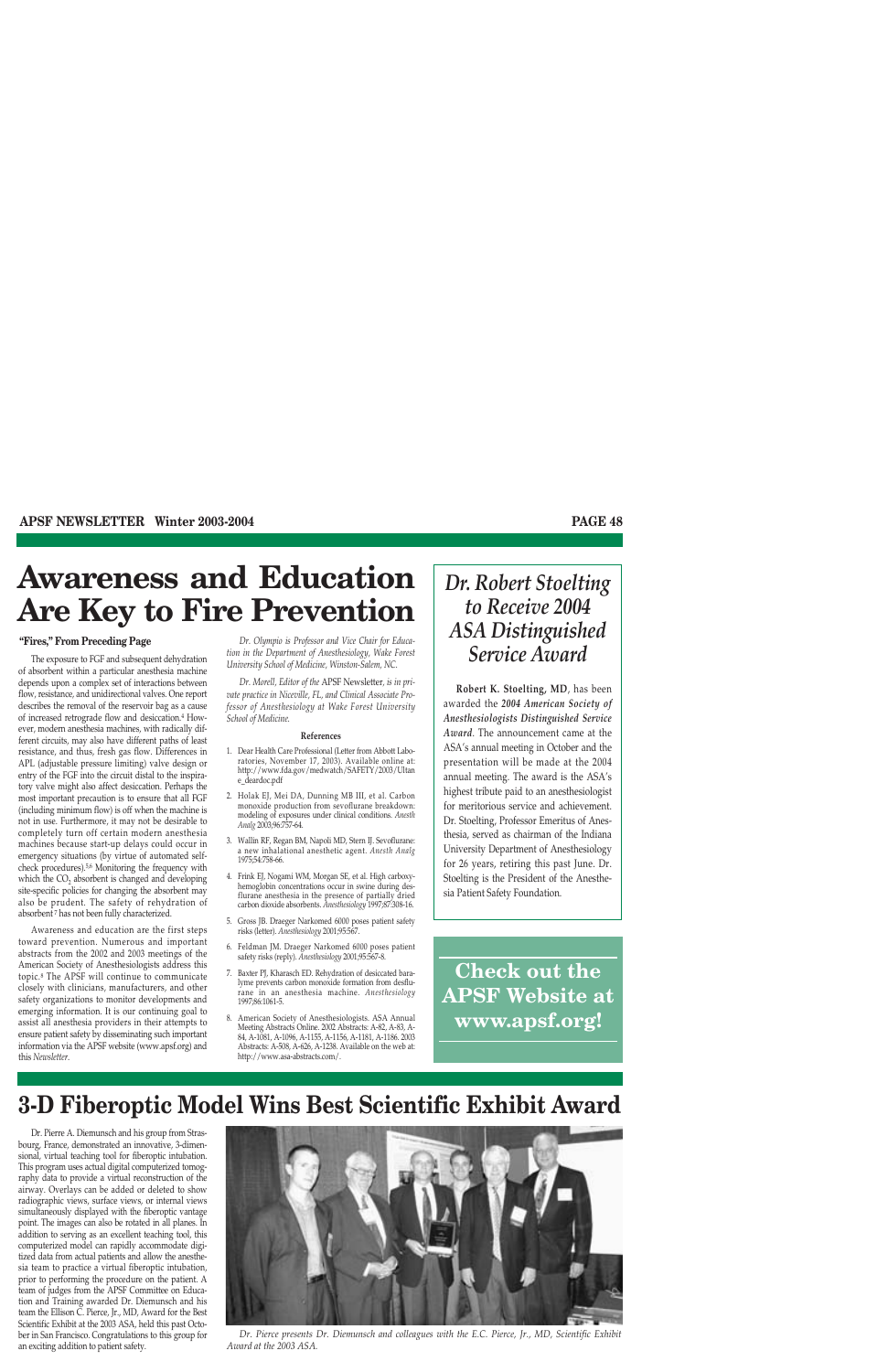# **APSF Papers Highlight Safety**

*by Glenn S. Murphy, MD, and Jeffery S. Vender, MD*

Over 1500 abstracts were presented at the 2003 American Society of Anesthesiologists Annual Meeting in San Francisco. During 6 poster sessions, more than 100 scientific papers were exhibited which related directly to patient safety. The following review will highlight a few of the many interesting patient safety abstracts.

#### **Airway Management**

Prion proteins have been identified in human tonsillar tissue. There exists a theoretical risk of transmission of variant Creutzfeldt-Jakob disease from reusable anesthesia equipment. Mathur et al. (A-1232) examined the incidence of protein contamination on cleaned laryngoscope blades. Thirty previously used, cleaned blades were collected, as well as 6 used, unclean blades. Protein staining was identified on all previously used blades, and the degree of protein staining on cleaned blades was statistically indistinguishable from unclean blades. These data suggest that current methods of removing contaminants from airway devices (autoclaving and chemical processes) are insufficient in eliminating protein deposits.

The efficiency of cricoid pressure in reducing the risk of regurgitation during induction of anesthesia has not been previously studied. Oehlkern et al. (A-1235) randomized 130 patients at high-risk of regurgitation to receive cricoid pressure or no cricoid pressure. Prior to entering the operating room, each patient swallowed a capsule of methylene blue. During laryngoscopy, regurgitation was evaluated by the presence or absence of blue coloration in the pharynx. No methylene blue was observed in patients in the cricoid pressure group, whereas evidence of regurgitation was noted in 3 patients in the no cricoid pressure group. This study suggests that cricoid pressure might provide protection against gastric content regurgitation.

Two abstracts from the Mayo Clinic-Scottsdale (A-1244, A-1245) examined the effectiveness of methods used to communicate to patients a history of a difficult airway. During a 3 to 4 year period, all patients with a history of a difficult airway were informed of this problem during a postoperative visit and sent a "difficult airway" letter. Of the 113 patients contacted, 50% had no recall of any conversation with their anesthesiologist, and 29% claimed that they had not received a "difficult airway" letter. When 28 of these patients presented for a subsequent surgical procedure, the majority (22 patients) denied any history of previous anesthetic complications. Unfortunately, the combination of verbal communication and written notification might not be an effective method of identifying patients with a history of difficult airways.

Cervical spine surgery may be associated with postoperative airway swelling and the need for emergency re-intubation or tracheostomy. Matsumoto et al. (A-1254) performed a study to determine if combined anterior-posterior cervical spine surgery resulted in an increased risk of emergent re-intubation, compared with other cervical spine surgeries. Over a 2-year period, 156 patients underwent cervical spine surgery; an antero-posterior approach was used in 10 of these patients. Emergent postoperative re-intubation was required following 30% of the antero-posterior procedures, compared to only 1% of all other surgical approaches. Clinicians should be aware that combined anterior and posterior spine surgery appears to increase the risk of life-threatening postoperative airway swelling in this limited study.

#### **Postoperative Hypoxemia**

Hypoxemia after general anesthesia has been associated with adverse postoperative complications. The goal of the study by Billard et al. (A-1302) was to build a model that could identify patients at high risk for hypoxemia in the PACU. Six hundred and five patients were used to establish the model and 196 to validate it. Hypoxemia (SpO<sub>2</sub> <90%) occurred in 23% of the subjects. Multivariate analysis found that body mass index, age, baseline  $SpO<sub>2</sub>$ , peripheral or laparoscopic surgery, anesthesia duration, and methylene blue administration were all significantly related to postoperative hypoxemia. The performance of the model was good when tested on the second group of patients.

Curry et al. (A-1306) compared the incidence of postoperative hypoxemic events in patients undergoing major abdominal or major peripheral orthopedic procedures. Continuous central pulse oximetry was performed for 24 hours. No significant differences were found between the groups in the probability of having hypoxemic events. These data suggest that factors other than type of surgery play a primary role in postoperative hypoxemia. The authors also observed that the number of hypoxemic events recorded with continuous oximetry (n=3959) was significantly greater than the number of episodes documented in the chart (n=23). In an additional study from the same group (Curry et al., A-1312), the authors tested the hypothesis that intensive postoperative pain control produces postoperative hypoxemia. Orthopedic patients (n=135) receiving either intrathecal morphine or intrathecal morphine plus narcotic PCA for postoperative pain management were monitored with central pulse oximetry for 24 hours. More than 75% of patients had 1-2 episodes of hypoxemia per hour, and 31% of these episodes were severe ( $SpO<sub>2</sub> < 85%$ ). Hypoxemic events are common when an aggressive analgesic strategy is used, particularly when a PCA is used in combination with intrathecal morphine.

#### **Miscellaneous**

The relationship between bispectral index (BIS) monitoring and clinical outcomes was examined in a study by Monk et al. (A-1361). A retrospective analysis of mortality rates using Medicare data was

performed. Overall 1-year, post-discharge mortality was 9.1%. Risk-adjusted mortality rates were lower in hospitals that routinely used BIS monitoring (8.7%) compared to hospitals with no BIS utilization (9.3%, p<0.001). The authors hypothesized that difference in mortality might be related to a decrease in cumulative deep anesthesia times at hospitals with higher levels of BIS monitoring.

The incidence of drug administration errors in a large academic anesthesia practice was reported by Bowdle et al. (A-1358). During a 21-week period, anonymous survey forms were returned following 6,709 anesthetics. There were 41 reports of errors (0.68%) which were distributed among attendings, residents, and CRNAs. Twenty-nine of these errors resulted in unintended drug effects, and 14 were associated with drug infusions delivered by a pump. These data support the belief that drug administration errors are not rare events in the operating room.

Bhananker et al. (A-1356) analyzed claims from the ASA Closed Claims database to determine patterns of injury and liability associated with monitored anesthesia care (MAC). Of a total of 4,454 cases in the database, MAC accounted for 150 claims. Monitored anesthesia care represented 2% of the claims before 1990, compared to 5% of claims after 1990 (p<0.05). Compared to general and regional claims, MAC cases involved older, sicker patients undergoing more eye and plastic surgery procedures. Inadequate oxygenation and ventilation was also more common in MAC claims. Payments for injuries during MAC were as high as those occurring after general or regional anesthesia.

The wrist is frequently maintained in a hyperextended position following radial artery catheter placement. Chowet et al. (A-1354) studied the effects of wrist hyperextension on motor and sensory conduction in the median nerve. Compound sensory and motor action potentials were measured in 12 awake volunteers. In 10 of 12 subjects, conduction block developed within an average time of 43 minutes. The authors state that prolonged periods of hyperextension may be associated with significant neuropathy.

This brief review only summarizes a small portion of the abstracts on patient safety that were presented at the 2003 ASA Annual Meeting. All of the abstracts from the 2003 meeting may be viewed at the *Anesthesiology* website at www.anesthesiology.org.

*Dr. Murphy is the Director of Cardiac Anesthesia at Evanston Northwestern Healthcare and an Assistant Professor at Northwestern University Medical School. Dr. Vender is Chairman of the Department of Anesthesia at Evanston Northwestern Healthcare and a Professor at Northwestern University Medical School. Both are members of the* APSF Newsletter *Editorial Board.*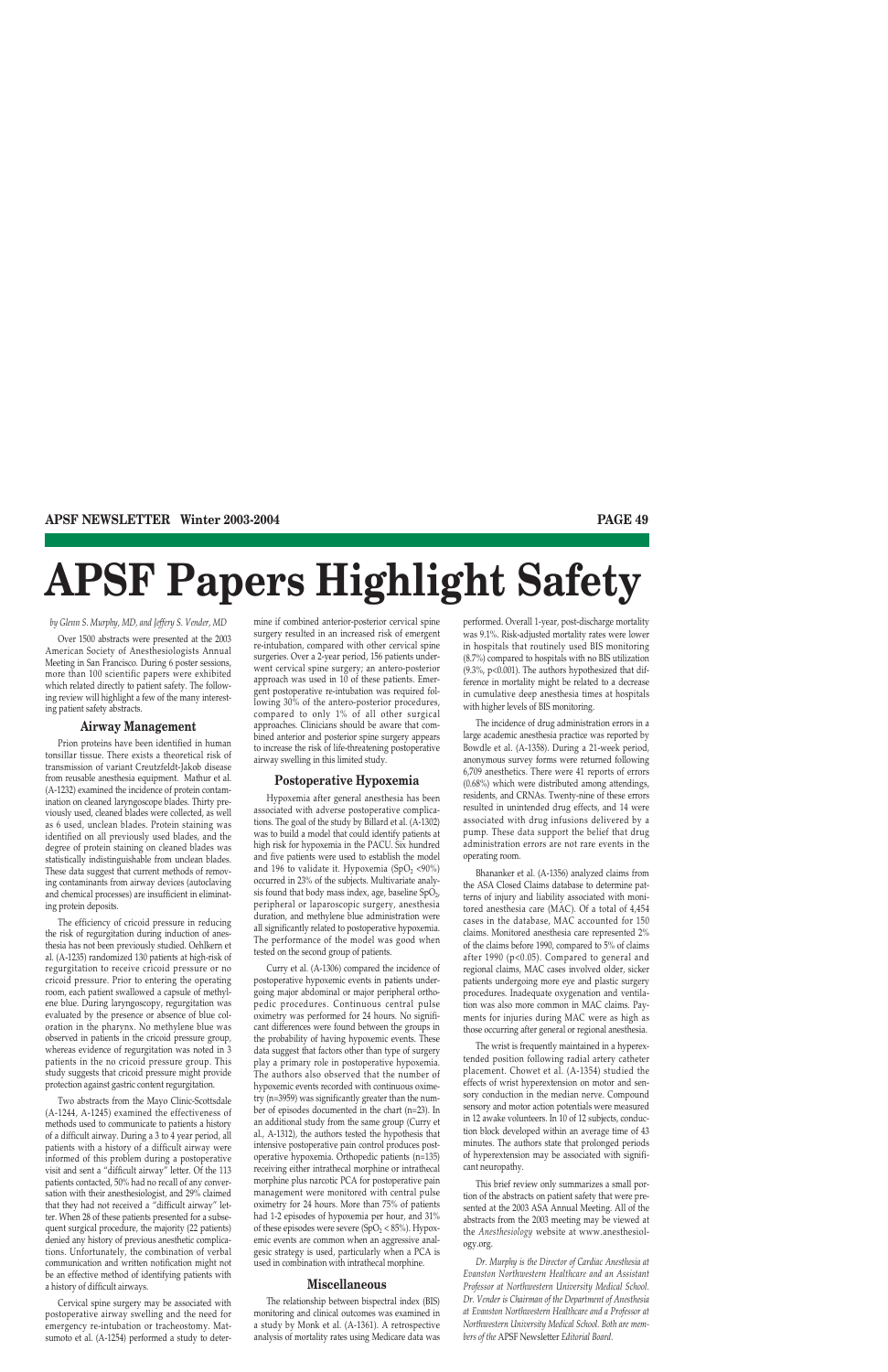# **APSF Awards Three New Grants**

#### *by Sorin J. Brull, MD*

The Anesthesia Patient Safety Foundation (APSF) is pleased to report that it continues to attract outstanding applications for funding. The scope of investigation areas continues to evolve, and this year the committee expanded the educational focus to include innovative methods of education and training to improve patient safety, development of educational content with application to patient safety, and development or testing of educational content to measure and improve safe delivery of perioperative anesthetic care.

This year 3 grants were selected for funding by the APSF Scientific Evaluation Committee (SEC; for names of committee members, please refer to the list on page 61). As in previous years, the award amount is \$65,000. The SEC members were pleased to note that the committee reviewed 30 applications in the first round, of which 12 were eligible for final review at the ASA Annual Meeting in San Francisco. As in previous years, the grant submissions addressed areas of high priority. The major objective of the APSF is to stimulate the performance of studies that lead to prevention of mortality and morbidity from anesthesia mishaps. A particular priority continues to be given to studies that address anesthetic problems in healthy patients, and to those studies that are broadly applicable and promise improved methods of patient safety with a defined and direct path toward implementation into clinical care.

In addition to the research and educational content that is the major focus of the funding program, APSF also recognizes the patriarch of what has become a patient safety culture in the United States and internationally, and one of the founding members of the Foundation: Ellison C. "Jeep" Pierce, Jr., MD. The APSF Scientific Evaluation Committee thus designates each year one of the funded proposals as the recipient of this prestigious nomination, the **Ellison C. Pierce, Jr. Award**. This award carries with it an additional, unrestricted prize of \$5,000.

The applications this year covered a variety of topics: the value of C-reactive protein in cardiovascular risk stratification; the use of ultrasound for central venous cannulation; the role of prehabilitation in postoperative recovery; the reliability and safety of paresthesia-inducing regional blocks; the hemodynamic consequences of preoxygenation; the detection and elimination of artifacts in electronic record keeping; the use of virtual reality for regional anesthesia; the formation of toxic propofol intermediates and its metabolic polymorphism; the use of a web-based anesthesia machine pre-use check; the safety of analgesic prescription practice upon hospital discharge; the effects of bright lights and caffeine on patients' alertness status; B-cell calcium signaling as a diagnostic indicator of malignant hyperthermia; the role of musical stimuli in the design of auditory



*Judith A. Clair, PhD*

alarms; the impact of the preoperative process on perioperative morbidity; the development of a pediatric emergence agitation scale; the effect of education on catheter-related bloodstream infections; the use of monoclonal antibodies for neuromuscular block reversal; the effect of carbon dioxide injection on recovery time from inhalational agents; the role of normoglycemia in cardiac surgery patients; the effect of neurosurgical patient positioning on ventilator-associated pneumonia; the effect of depth of hypnosis monitoring on patients undergoing noncardiac surgery; the effects of body inclination on intraocular pressure in the prone position; the development of a novel sedation/pain scale and treatment algorithm; the assessment and postoperative complications in obstructive sleep apnea patients; the effectiveness of an on-line interactive program for learning by medical students; and the safety of regional anesthesia.

The APSF Scientific Evaluation Committee met during the ASA Annual Meeting on October 11, 2003, in San Francisco for final evaluation of the proposals. Of the 12 finalists, the members of the APSF committee selected 3 awardees:

**Judith A. Clair, PhD**, is Associate Professor, Department of Organization Studies, Carroll School of Management, Boston College. Her grant proposal is entitled *"Identifying Optimal Debriefing Strategies for Educating Anesthesiologists Using Simulated Critical Incidents."* The objective of this proposal is to systematically describe the process of post-crisis facilitated debriefing by analyzing and coding videotape-recorded debriefings of realistic, simulated anesthesia crises from a number of centers currently practicing this educational modality. The investigators will also conduct a preliminary assessment of the effectiveness of debriefing based on participant assessment of its effectiveness. The results of this research will lead to a more thorough understanding of debriefing methodology, and will derive

data on debriefing's effectiveness as a mechanism to learn about managing anesthesia crises. With a more complete characterization of debriefing and data concerning its efficacy, simulation centers and their faculty will be more effective in educating anesthesiologists as to how best to respond when critical events occur.

This proposal has significant patient safety implications, as it will offer objective criteria and methodologies for teaching anesthesia crisis management. Other personnel listed in Dr. Clair's proposal include co-investigator Ronald L. Dufresne, BS, PhD (Candidate), and consultants Simon Gelman, MD, PhD; Jeffrey B. Cooper, PhD; Daniel B. Reamer, PhD; and Robert Simon, EdD.

In addition to receiving the requested funding of \$65,000 for this project, Dr Clair is also the recipient of the "**Ellison C. Pierce, Jr., MD, Award**," which consists of an additional, unrestricted grant of \$5,000.



*Patricia Fogarty-Mack, MD*

**Patricia Fogarty-Mack, MD,** is Associate Professor of Clinical Anesthesiology, Department of Anesthesiology, Weill Medical College of Cornell University, New York. Her grant proposal is entitled "*The Effect of Timolol on Intraocular Pressure and Postoperative Vision in Patients Undergoing Spine Surgery.*" The objective of this proposal is to determine whether preoperative administration of timolol can attenuate the increase in intraocular pressure associated with

#### **See "Grants," Next Page**

*2005 APSF Grant Application Guidelines! See Page 53*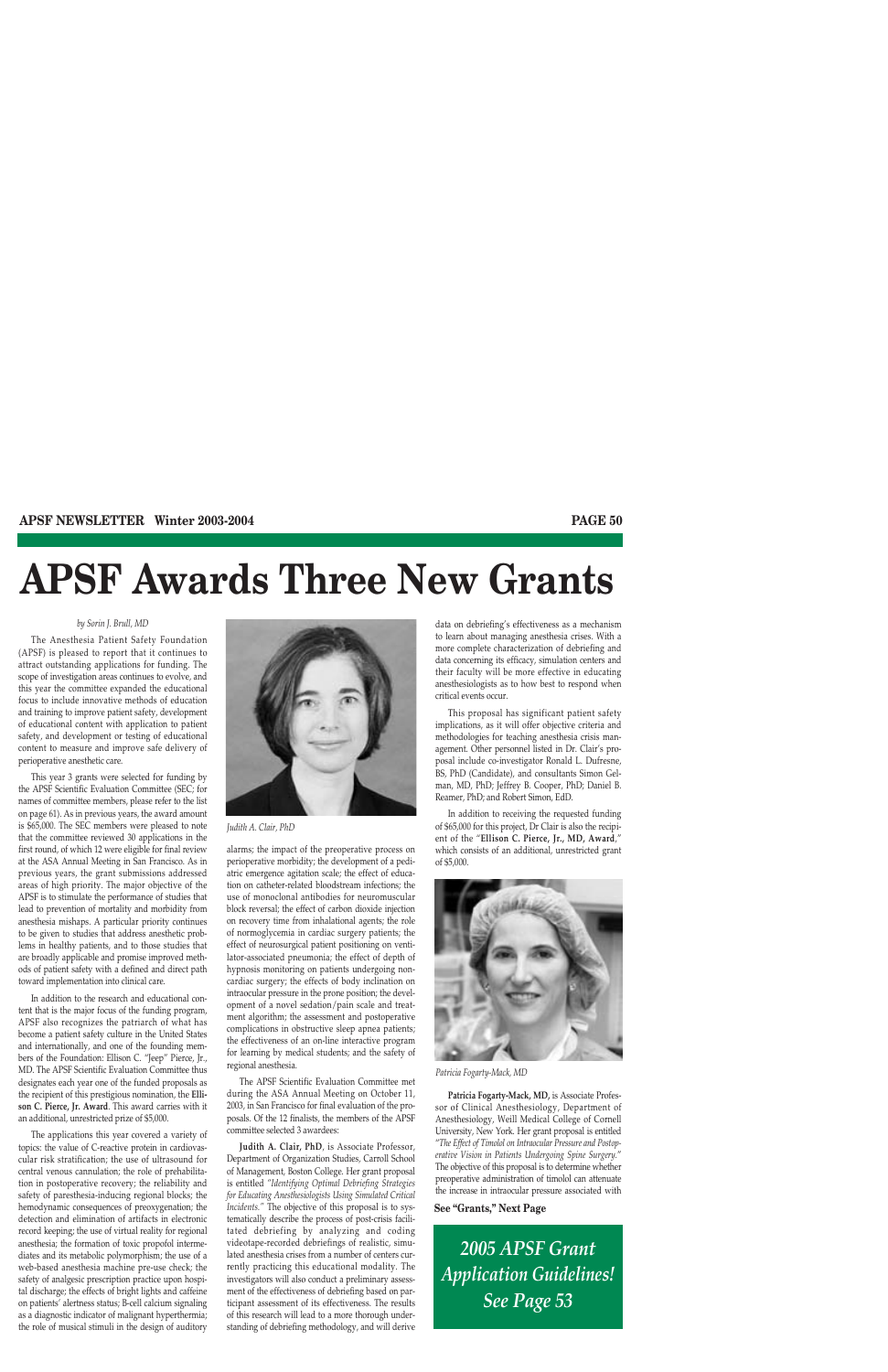# **Widely Diverse Grant Topics Continue to Be of High Quality**

#### **"Grants," From Preceding Page**

prone positioning in a sustained fashion throughout major spine surgery. A second aim of this study is to determine whether preoperative timolol administration affects the incidence of other postoperative visual disturbances, namely changes in visual acuity and visual fields. This proposal has significant patient safety implications, since postoperative vision loss is a rare, but catastrophic complication that has been reported following general anesthesia for major spine surgery in the prone position.

Dr. Fogarty-Mack's co-investigator is Dr. Charles Cole, Assistant Professor of Ophthalmology, who will perform all ophthalmologic evaluations.

**Melanie C. Wright, PhD**, is Assistant Professor, Department of Anesthesiology, Human Simulation and Patient Safety Center, Duke University, North Carolina. Her grant proposal is entitled *"Effect of Time of Day and Surgery Duration on Adverse Events in Anesthesia."* The effects of fatigue on clinical performance are measurable, yet these decrements have not been clearly linked to adverse clinical outcomes following surgery. This research proposes to evaluate existing perioperative data from over 86,000 surgical procedures for two possible sources of adverse events in anesthesia, namely, the time of day of the surgical procedure and the duration of surgery itself. This proposal has major implications on patient safety, as it may ascertain those factors that are most likely to lead to adverse outcomes in surgical patients.



*Melanie C. Wright, PhD*

Dr. Wright's co-investigator is Jeff Taekman, MD, and her consultants are Terrence Breen, MD; Katherine Grichnik, MD; Jonathan Mark, MD; Bryan Andregg; Barbara Phillips-Bute, PhD; Iain Sanderson, MD; and Bill Gilbert.

The members of the APSF Scientific Evaluation Committee wish to congratulate all of the investigators who submitted their work to APSF this year, whether or not their proposals were funded. We hope that the high quality of the accepted proposals and the important findings that will undoubtedly result from completion of these proposals will serve as a stimulus for others to submit research grants that will benefit all patients and our specialty.

*Dr. Brull is the Chair of the APSF Committee on Scientific Evaluation.*

# *Cooper Receives Eisenberg Award for Lifetime of Achievement*

The National Quality Forum and the Joint Commission on Accreditation of Healthcare Organizations established the John M. Eisenberg Patient Safety Award for Lifetime Achievement in May 2002, to honor the memory of Dr. John M. Eisenberg, who passed away in March 2002. Dr. Eisenberg was the highly respected leader of the Agency for Healthcare Research and Quality, and the Eisenberg Patient Safety Lifetime Achievement award recognizes individuals who have demonstrated exceptional leadership and scholarship in patient safety during their career. This year, the 2003 John M. Eisenberg Lifetime Achievement Award was bestowed upon Dr. Jeffrey B. Cooper, the Executive Vice President of the Anesthesia Patient Safety Foundation. Dr. Cooper is one of the original founding members of the APSF and has dedicated his career to improving patient safety. Dr. Cooper is a biomedical engineer who currently holds the titles of Director, Biomedical Engineering, Partners Healthcare System, Inc.; Associate Professor of Anesthesia, Harvard Medical School; Associate Director in the Center for Integration of Medicine and Innovative Technology. He is also the Director of the Center for Medical Simulation in Boston. The Anesthesia Patient Safety Foundation is very proud and fortunate to have Dr. Cooper as Executive Vice President and Member of the Board of Directors and extends its congratulations for this well deserved recognition.

## **Puza Retires as APSF Administrative Assistant**

Wanda Puza has been the "voice of the APSF" to all who have called the APSF office for many years. Wanda has served the APSF as Administrative Assistant to Dr. Ellison C. (Jeep) Pierce and as the administrative backbone, arranging Executive Committee meetings, Board of Director Meetings, retreats and workshops, and keeping our donor lists, committee lists and mailing lists organized. She has been a familiar and friendly face to hundreds of people who have visited the APSF booth at the annual ASA meetings. Finally, as a symbol of her ongoing dedication to the APSF, Wanda has helped to train and orient her successor, Deanna Walker, who assumed the position of Administrative Assistant to APSF President, Dr. Robert Stoelting. We bid a fond farewell to Wanda in her well earned retirement and welcome Deanna. *Wanda Puza receives retirement gift from Dr. Robert Stoelting, APSF President.*

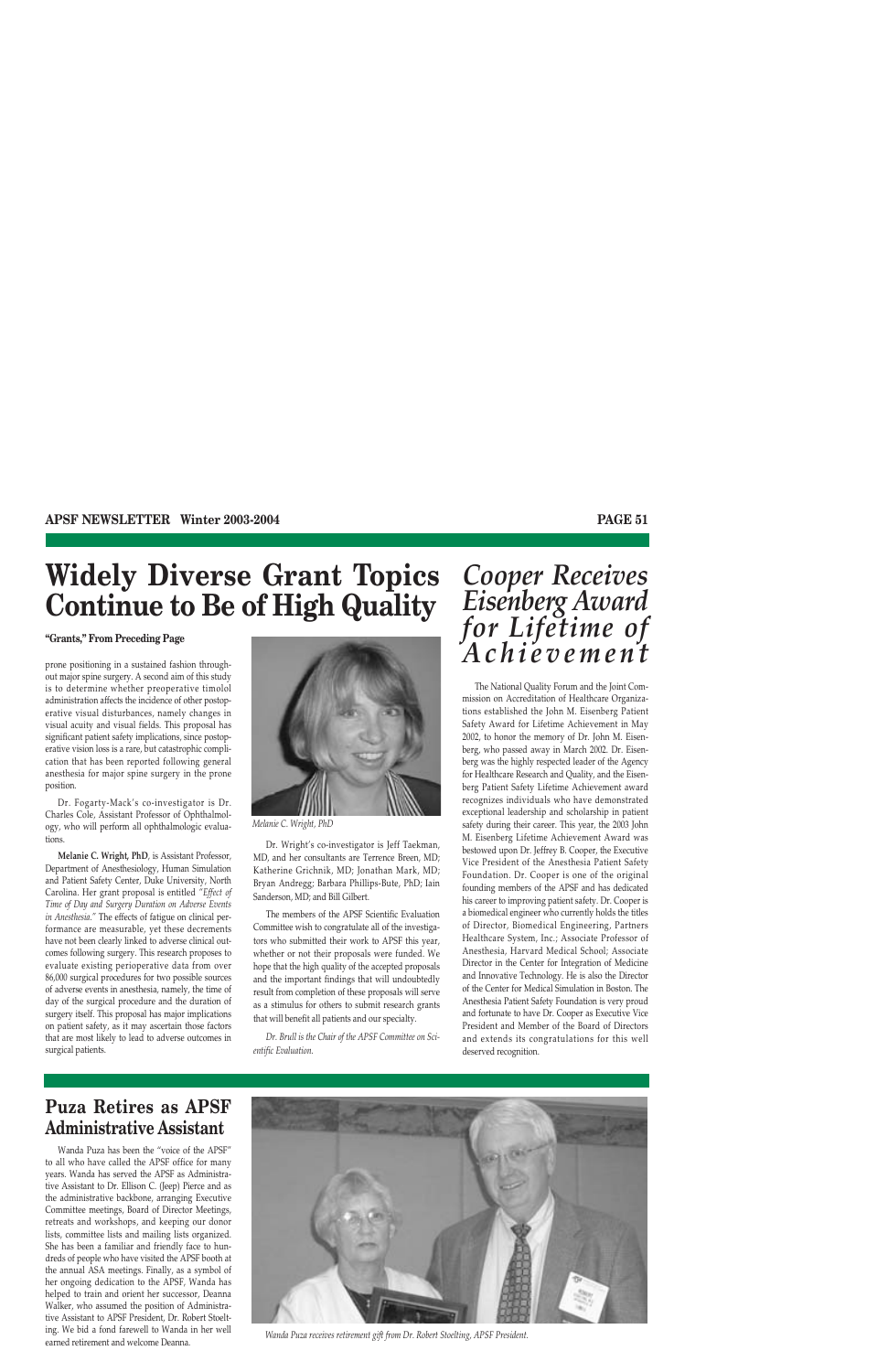# **ASA Exhibits Promote More Safety Strategies**

#### *by John H. Eichhorn, MD*

Both the scientific and the commercial technical exhibits at the 2003 Annual Meeting of the American Society of Anesthesiologists included several patient safety related presentations that offered attempted improvements on familiar safety strategies. As was the case the previous year, airway management and anesthesia information systems were the two most common subject areas within the patient safety realm.

Among the Scientific and Educational Exhibits, more than a dozen organized societies or issuefocused groups offered information and programs. Prime among them was the American Sleep Apnea Association with a presentation intended to disseminate information aimed at enhancing safety for sleep apnea patients requiring anesthesia care. Featured was the NIH publication "Sleep Apnea: Is Your Patient at Risk?" which highlights pre-surgery screening and, particularly, postoperative monitoring. The group's own statement, "Sleep Apnea and Same-Day Surgery," was an additional feature of the exhibit.

Also prominent in this section of the exhibits was the Society for Airway Management which displayed its activities to date and sought input regarding future projects. A separate exhibit by a Texas group discussed "SLAM (Street Level Airway Management)" via dissemination of their four component flow chart comprised of difficult intubation, rapid sequence intubation, rescue ventilation airway devices, and cricothyrotomy techniques (with a simulator for practicing). A separate key emphasis was on confirming correct tracheal intubation in the field. Another exhibit presented "Algorithms in Emergency Airway Management" as an expansion upon previously published guidelines. These enhanced protocols emphasized airway management in trauma patients such as those with compromised airways, verification of tracheal tube position and depth in emergency or ICU settings, management of tubes with leaks or exchange, alternate airway devices, laryngospasm, and airway techniques for patients with gut obstructions. Approaching airway teaching from a different aspect was a sophisticated "virtual reality" 3-D computer program developed in France that teaches fiberoptic-assisted intubation on screen with individual prompts and real-time feedback (see 3-D Fiberoptic Model on page 48). Likewise, but for teaching with real patients, there was an exhibit displaying a new video system that both records the performance of anesthesia personnel managing a patient's airway while at the same time a camera lens on the laryngoscope blade shows on the same screen exactly what is being seen in the airway. Correlation of the practitioner's approach and manipulations with the resulting success or failure of airway visualization provides a new and powerful teaching tool for intubation and airway safety. Another exhibit not only featured airway models but showed the latest examples of strikingly realistic simulation devices for practicing IV starts, central line placements, arterial cannulae insertions, and even administration of spinal anesthetics.

Another type of advanced simulator was exhibited as an adjunct to teaching brachial plexus block techniques with obvious positive safety implications for anesthesiology training programs. A remarkably sophisticated anatomically correct plastic upper body mannequin simulator contains electronic sensors wired into a computer, and a monitor screen shows the resulting hand and arm responses as the nerve-stimulator guided needle is advanced. Errant needle placements (intravascular or intrathoracic) are also sensed and signaled. A separate exhibit featured the use of ultrasound images to guide correct placement of peripheral nerve blocks.

A different type of exhibit with clear safety implications was "What to Do When Your Patient Does Not Speak English." Relevant legal and regulatory requirements were featured as well as strategies for coping with this issue. Research into improving communication in such situations was described. Also different was "Herbal Medicines: What Your Patients Don't Know," which highlighted the commonly used herbal preparations that may have an impact on anesthetic pharmacology and management, points often poorly understood by patient and practitioner alike.

In recognition that the FDA prescribed pre-use anesthesia machine checkout protocol is viewed as cumbersome by some practitioners, and that it may also be relatively outdated as far as applicability to the most current models of anesthesia machines, an exhibit by a Milwaukee group offered a new sleeker and more efficient (less than 7 minutes) version of the functional checkout of an anesthesia machine. One of the presenters noted that a manuscript describing the new protocol had been submitted for publication with the hope that this new algorithm might become widely adopted.

Several of the remaining Scientific Exhibits concerned anesthesia information management systems in one way or another. A "do-it-yourself" automated record keeper was displayed that featured computer system drivers to mesh certain of the older monitoring systems with a recording computer. An electronic anesthesia outcome database fueled by PDA input from the bedside during the postoperative visit was presented. Other exhibits showed computer programs for collecting and analyzing quality improvement information.

As has been the case before, the commercial Technical Exhibits trumpeted many new bells and whistles for traditional types of equipment and supplies. Little was displayed in the way of genuinely new technology or products. Airway management tools and ideas were very prominent, as usual (demonstrating yet again that the airway may well be the one area of anesthesia practice and patient safety concern that has advanced the least over the now nearly 20 years of the modern anesthesia patient safety movement). One company offered an entire catalogue of "Products for the Difficult Airway," which not only focused on devices for a transtracheal approach (including retrograde wires), but also promoted catheters and cannulae for laryngeal access. In addition to a panoply of laryngoscope species, a new version of the video laryngoscope, this one with a sharply curved blade connected to a dedicated small screen on a stand, was displayed. Variations of alternative airway devices (such as "the perilaryngeal airway") were also shown. Anesthesia information management systems, many touting patient safety advantages, were widely exhibited. Enhanced features included such things as voice-recognition software that is intended to chart text entries automatically once the operator's voice is learned by the computer. As with so many of the "advances," the real-world practicality and applicability as well as the potentially significant costs involved will eventually determine whether this and many of the displayed products will survive to be shown in the 2004 and subsequent ASA Annual Meeting Exhibits.

*Dr. Eichhorn, Professor of Anesthesiology at the University of Kentucky College of Medicine, was the founding Editor of this publication and now serves on the APSF Executive Committee as well as the* APSF Newsletter *Editorial Board.*

Check out the **Virtual Anesthesia Machine Website**  and the **APSF Anesthesia Machine Workbook**  at **www.anest.ufl.edu/vam**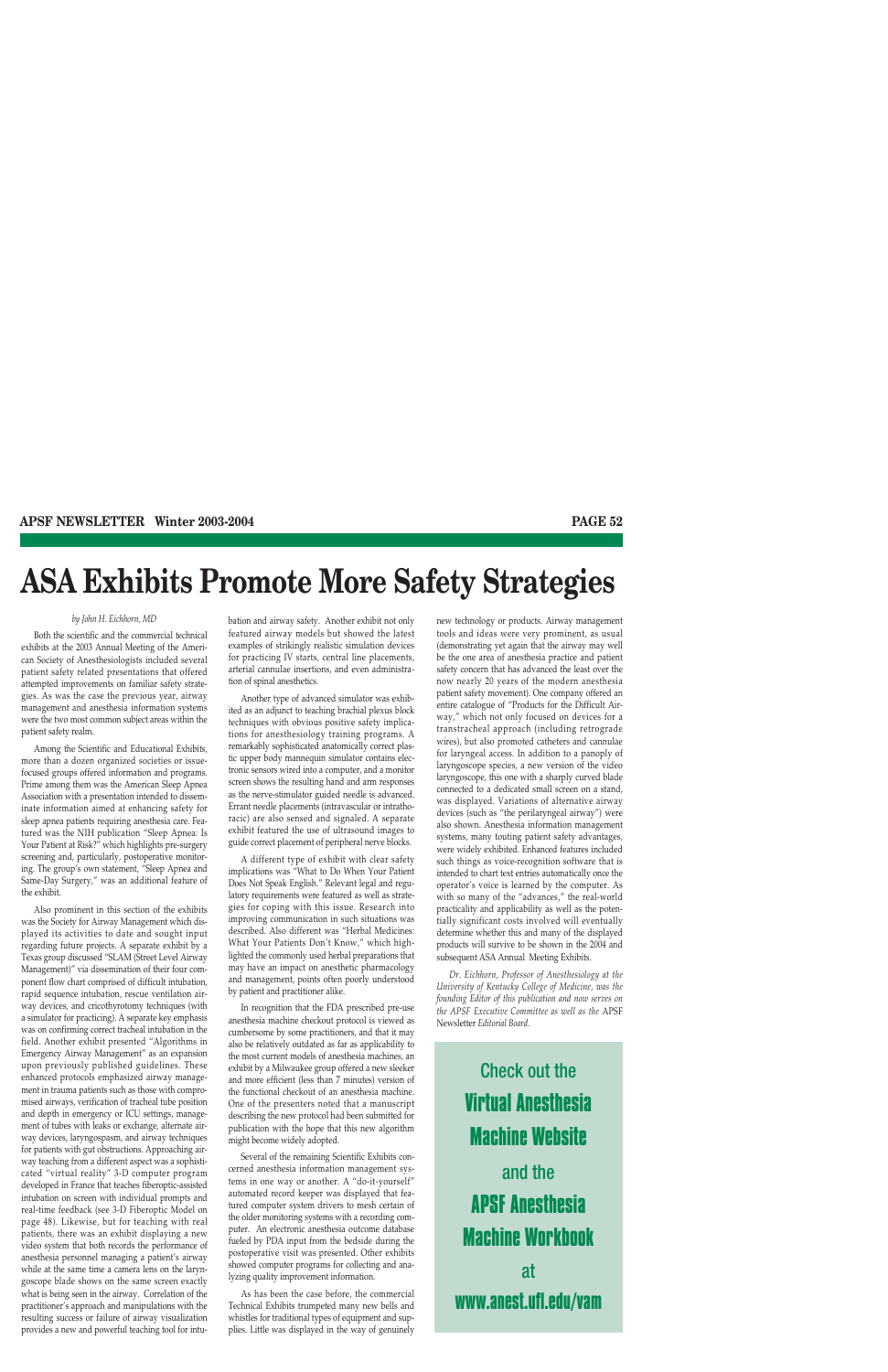# **ANESTHESIA PATIENT SAFETY FOUNDATION (APSF)** GRANT PROGRAM

## *Application Guidelines for Grants Scheduled to Begin on January 1, 2005*

The **Anesthesia Patient Safety Foundation (APSF) Grant Program** supports research directed toward enhancing anesthesia patient safety. Its major objective is to stimulate studies leading to prevention of mortality and morbidity resulting from anesthesia mishaps.

**NOTE: Please read these guidelines carefully. From year to year, there have been changes in areas of priority, in requirements for materials, and specific details of emphasis. For the current funding cycle, the APSF is placing a specific emphasis on PATIENT SAFETY EDUCATION.**

To recognize the patriarch of what has become an international model for patient safety, the APSF inaugurated in 2002 the **Ellison C. Pierce, Jr., MD, Education Award**. The APSF Scientific Evaluation Committee will designate one of the funded proposals as the recipient of this honor that carries with it an additional, unrestricted award of \$5,000.

### **PRIORITIES**

#### **Highest priority is given to:**

- Studies that address peri-anesthetic problems for relatively healthy patients or
- Studies that are broadly applicable AND that promise improved methods of patient safety with a defined and direct path to implementation into clinical care
- Innovative methods of education and training to improve patient safety.

## **AREAS OF RESEARCH**

#### **Areas of research interest include, but are not limited to:**

- New clinical methods for prevention and/or early diagnosis of mishaps
- Evaluation of new and/or re-evaluation of old technologies for prevention and diagnosis of mishaps
- Identification of predictors of patients, anesthesiologists, and anesthetists at increased risk for mishaps
- Development of innovative methods for the study of low-frequency events
- Methods for measurement of cost effectiveness of techniques designed to increase patient safety
- Development or testing of educational content to measure, develop, and improve safe delivery of anesthetic care during the perioperative period
- Development, implementation, and validation of educational content or methods of relevance to patient safety (note that both patient and care provider educational projects qualify).

## **SCORING**

#### **Studies will be scored on:**

- Soundness and technical merit of proposed research with a clear hypothesis and research plan
- Adequacy of assurances detailing the proposed means for safeguarding human or animal subjects
- Uniqueness of scientific, educational, or technological approach of proposed research
- Applicability of the proposed research and potential for broad healthcare adoption
- Clinical significance of the area of research and likelihood of the studies to produce quantifiable improvements in patient outcome such as increased life-span, physical functionality, or ability to function independently, potential for reductions in procedural risks such as mortality or morbidity, or significant improvements in recovery time.

Priority will be given to topics that do not have other available sources for funding.

Proposals to create patient safety education content or methods that do not include a rigorous evaluation of content validity and/or benefit will be unlikely to attain sufficient priority for funding.

**NOTE:** *Innovative ideas and creativity are strongly encouraged. New applicants are advised to seek guidance from an advisor/mentor skilled in experimental design and preparation of grant applications. Poorly conceived ideas, failure to have a clear hypothesis or research plan, or failure to demonstrate clearly the relationship of the work to patient safety are the most frequent reasons for applications being disapproved or receiving a low priority score.* 

#### **BUDGET**

The budget request must not exceed \$65,000. Projects may be for up to 2 years in duration, although a shorter anticipated time to completion is encouraged. APSF funds may not be used for indirect costs (overhead).

## **ELIGIBILITY**

Awards are made to a sponsoring institution, not to individuals or to departments. Any qualified member of a sponsoring institution in the United States or Canada may apply. Only one person may be listed as the principal investigator. All co-investigators, collaborators, and consultants should be listed. Applications will not be accepted from a principal investigator currently funded by the APSF. Re-applications from investigators who were funded by the APSF in previous years, however, will be accepted without prejudice.

Applications that fail to meet these basic criteria will be eliminated from detailed review and returned with only minimal comment. A summary of reviewers' comments and recommendations will be provided to investigators requesting it only for those applications that are given full committee review. Please refer to the Spring 1997 issue of the *Anesthesia Patient Safety Foundation Newsletter* for further advice about applications, or contact the Scientific Evaluation Committee Chairman, Sorin J. Brull, MD, by phone: 386-676-1158, fax: 386-676- 9872, or email: sjbrull@cfl.rr.com.

#### **AWARDS**

Awards for projects to begin January 1, 2005, will be announced at the meeting of the APSF Board of Directors on October 23, 2004 (2004 ASA Annual Meeting, Las Vegas, Nevada).

**NOTE: No award will be made unless the statement of institutional human or animal studies' committee approval is received prior to October 1, 2004.**

## **PAPERLESS APPLICATIONS**

All applications and accompanying documents, including the departmental chairperson's letter and the applicant's acceptance form, will be accepted in ELECTRONIC form only. Electronic files in Microsoft Word or Adobe Acrobat PDF format are acceptable for all text, charts, and graphics, but must be submitted on CD-ROMs.

**NOTE: The original electronic format application must be received no later than Monday, June 14, 2004. Late applications will not be accepted— NO EXCEPTIONS.**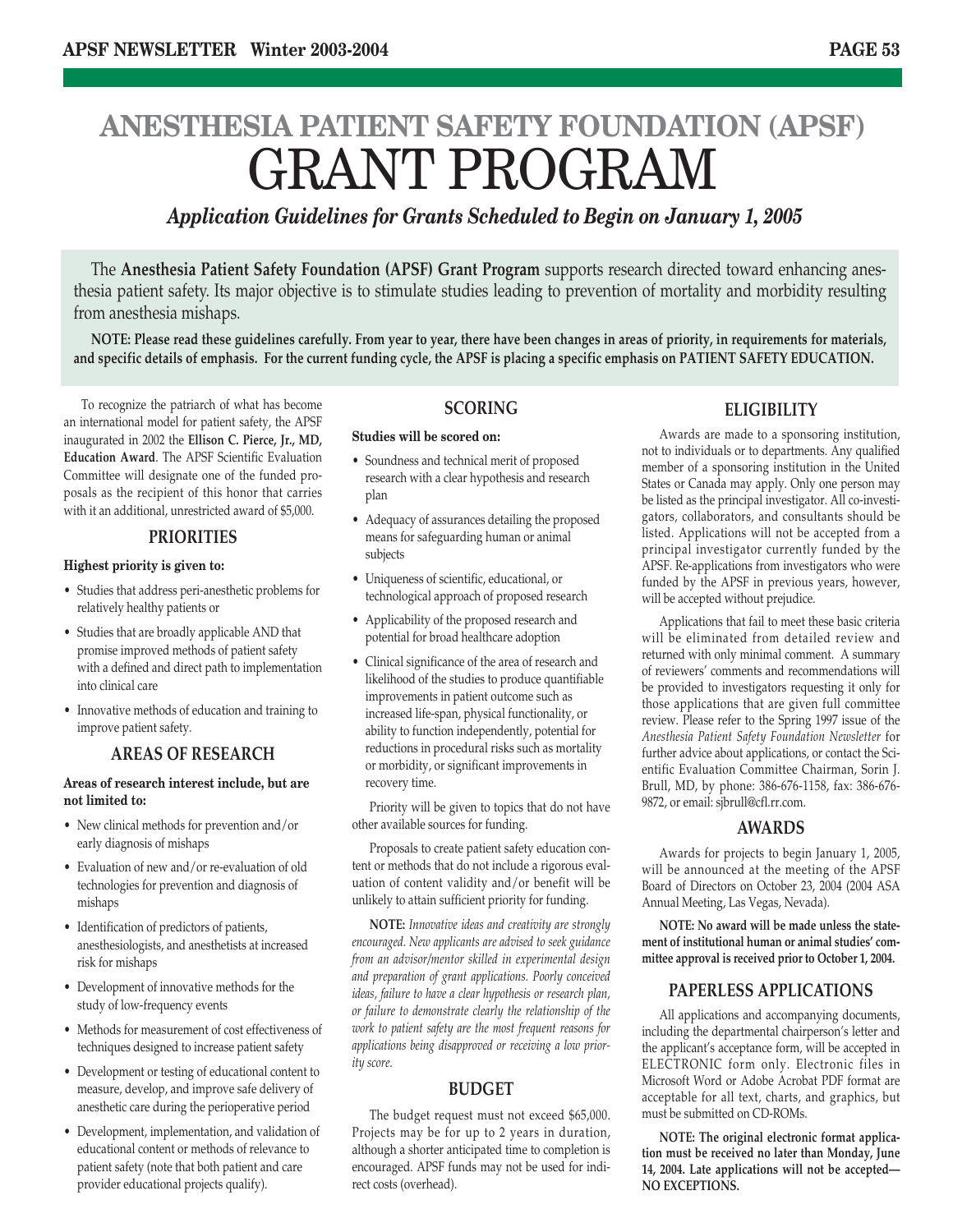# **Bar Coding May Reduce Drug Errors**

#### *by Charles H. McLeskey, MD*

Medication errors continue to be one of the many patient safety issues facing the health care industry today. The 1999 landmark study by the Institute of Medicine found that medication errors may contribute to more than 7,000 deaths a year in the United States.1

Solutions to date have focused on enhancements of drug labeling, separation of storage facilities, and efforts to train staff on proper safety procedures. While these efforts may help, they have not gone far enough to minimize the risk of errors. The United States Pharmacopeia, which establishes quality standards for medicines, announced that most medication errors result from incorrect medication delivery techniques, including dispensing the wrong drug or administering an improper dose. These errors can sometimes produce patient injuries resulting in longer hospital stays and additional treatments, all of which increase costs to the health care system.2 Clearly, more can, and should, be done to mitigate this problem.

Bar coding pharmaceutical products has emerged as a promising solution. In fact, the U.S. Food and Drug Administration (FDA) has proposed a rule requiring the pharmaceutical industry to apply bar codes to their products at the unit-ofuse or single-dose level.3

Bar coding is not a new idea. The technology, which has been used on consumer retail products since the early 1970s, already is commonly used in retail pharmacy and over-the-counter drugs. However, it is not yet widely used in the inpatient setting, where some of the most critical and most easily confused medications are administered. With this technology, clinicians can scan a patient's wristband ID, and the bar coded drug, and then match them against a computerized list. By cross-checking, the "five rights" can be made more certain. These five rights are the right patient, the right drug, the right dose, the right route of administration, and the right time. Hospitals that have adopted this technology have seen dramatic results. A study conducted by the Veterans Affairs San Diego Health System saw inpatient medication errors drop 50%.4 Concord Hospital in New Hampshire reduced medication errors by 80%.5

If bar coding offers such promise, why hasn't its adoption by the pharmaceutical industry been more widespread? The answer to this question is technology. Until recently, the technology required to shrink bar codes down to the unit-of-use level has not existed. As a result, manufacturers could not place bar codes on smaller or odd-shaped containers. The Uniform Code Council (UCC) has been working to develop standards and applications for space-constrained products for 4 years. In 2001, the UCC partnered with Abbott Laboratories to test Reduced Space Symbology® (RSS)–a new technology that allows for a bar code to be applied to single-use containers as small as a pen cap. The test showed that RSS bar codes can be commercially printed, applied, and read, even on small products that previously could not be bar coded.

Subsequently, Abbott has completed an initiative to affix bar codes to *all* of its hospital injectable pharmaceuticals and IV solutions. This effort is particularly important because, in hospitals, the majority of medications are administered via infusion or injection. Of the more than 1,000 products that Abbott has bar coded, more than 25% use this revolutionary RSS technology.

Bar coding also allows for other advances in medication management, such as improvements in patient-controlled analgesia (PCA) devices. PCA devices, introduced by Abbott almost 20 years ago, have become an important pain management tool. Although these devices have simplified the administration of opioids and other potent pain medications, they have not eliminated the risks associated with the administration of these types of medications. In fact, analgesics remain the drug class most frequently associated with adverse drug events, accounting for 30% of such events.6

As part of its ongoing effort to reduce medication errors and enhance patient safety in hospitals, Abbott Laboratories recently introduced an advanced PCA device. The LifeCare® PCA3 Infusion System is the first PCA pump to incorporate a built-in bar code reader, allowing the pump to automatically identify and verify the specific drug and drug concentration to be administered. This advance will further enhance the safety profile of these important devices.

Bar coding has the ability to enhance the safety of drug administration, particularly in the hospital setting. Current technological advances made by Abbott Laboratories and others in the pharmaceutical industry, coupled with pending FDA guidance, will help open the door for widespread adoption of this technology. Bar coding is just the beginning, however. Health care providers, manufacturers, and others in the industry must continue to work together to develop additional effective medication management solutions that further ensure the safety of patients and health care workers.

*Dr. McLeskey is Global Medical Director/Global Marketing Director, Acute Care, Abbott Laboratories– Global Pharmaceutical Research and Development, Abbott Park, IL.*

#### **References**

1. To Err is Human: Building a Safer Health System. Institute of Medicine of the National Academies. November 1999. Available on the web at: http://www.nap.edu/ books/0309068371/html/

- 2. USP Releases New Study on Medication Errors at U.S. Hospitals. U.S. Pharmacopeia Press Release. December 4, 2002. Available on the web at: http://vocuspr.vocus.com/VocusPR30/Temp/{dfad52 95-0ec2-4e20-a56d-268ca3a46cf2}/FY0315Med-Marx2001-Trade.pdf
- 3. Secretary Thompson Announces Steps to Reduce Medication Errors. United States Department of Health & Human Services News Release. March 13, 2003. Available on the web at: http://www.hhs.gov/news/press/2003pres/20030313. html
- 4. Webb M. VA statistics show computer program cuts drug error rate: pharmaceuticals urged to adopt bar code system. *San Diego Business Journal* 2002;23(3):13, 15.
- 5. Bates D. Using information technology to reduce rates of medication errors in hospitals. *BMJ* 2000;320:788-91.
- 6. Bates DW, Cullen DJ, Laird N, et al. Incidence of adverse drug events and potential adverse drug events. Implications for prevention. ADE Prevention Study Group. *JAMA* 1995;274:29-34.

# **New APSF Contact Information**

**Anesthesia Patient Safety Foundation Building One, Suite Two 8007 South Meridian Street Indianapolis, IN 46217-2922 Telephone: 317-885-6610 Facsimile: 317-888-1482 Administrative Assistant: Deanna M. Walker E-mail (Administrative Assistant): apsfoffice@aol.com President: Robert K. Stoelting, MD E-mail (President): rstoel7145@aol.com Mobile telephone: 317-339-4646**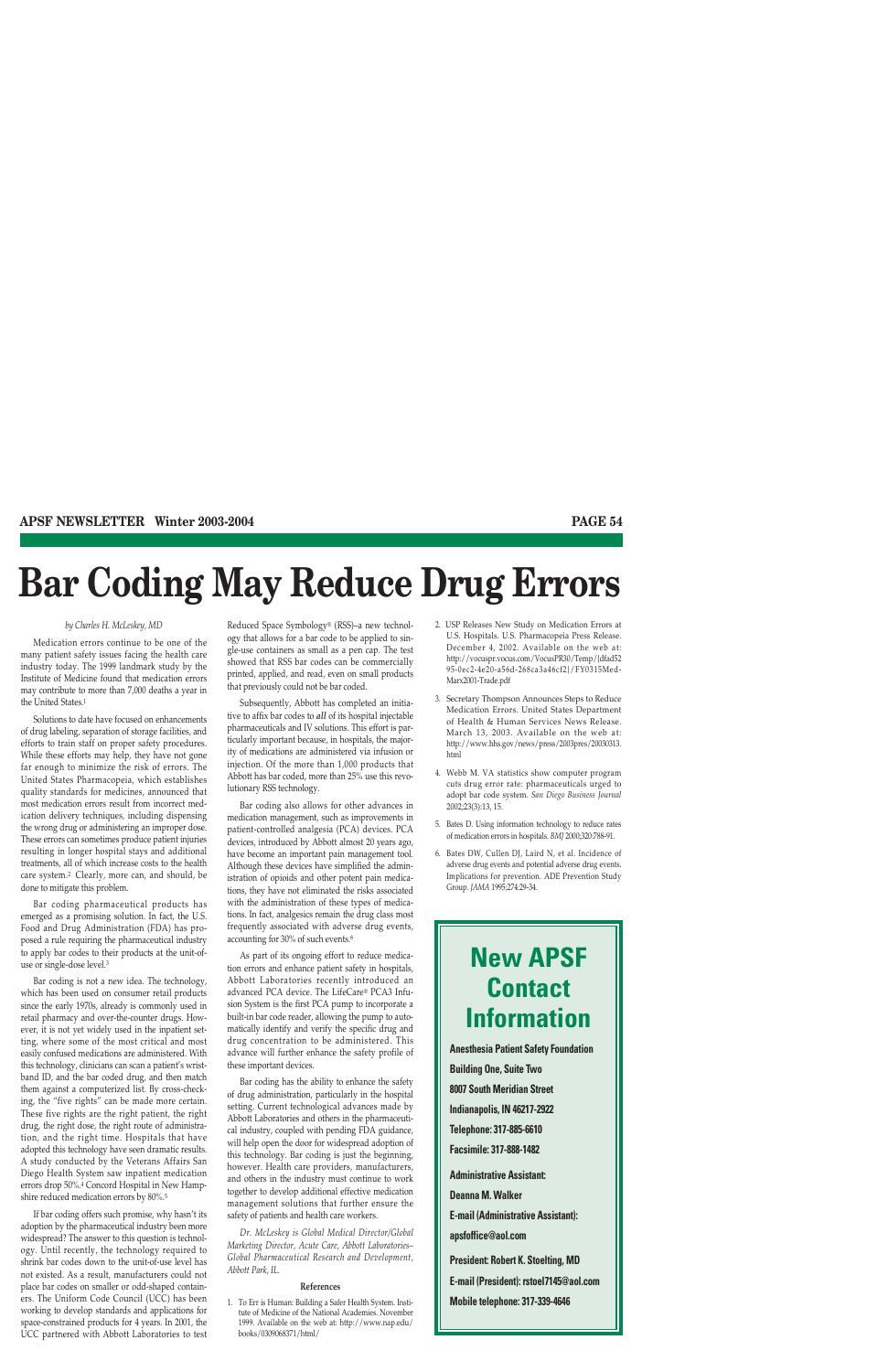# **APSF Workshop Explores HRO Model**

#### *By David Gaba, MD, and Jeffrey Cooper, PhD*

How do some organizations succeed in performing intrinsically hazardous work at an intense pace with ultra-low rates of failure? And what lessons might anesthesiologists and their partners in perioperative health care learn about high reliability from such successful organizations? These were the fundamental topics of the APSF Board of Directors Workshop held on Friday October 10, 2003, at the ASA Meeting in San Francisco. Joining members of the Board of Directors were invited representatives of the American College of Surgeons (Dr. Thomas Russell, Executive Director), the Association of Peri-Operative Registered Nurses (Mr. Thomas Cooper, Executive Director), and the American Society of Post-Anesthesia Nurses (Denise O'Brien, BSN, RN). Also present were academic and private practice anesthesiologists from around the nation.

#### **The goals of the workshop were to:**

- Present the concept of the High Reliability Organization (HRO)
- Examine the core components of an HRO
- Consider how the HRO concept applies to perioperative health care
- Determine what a high reliability perioperative health care organization would look like
- Outline what steps perioperative health care organizations would need to take to achieve HRO status
- Predict the obstacles to developing HRO components in perioperative health care
- Lay out possible programs that APSF could undertake to assist institutions and health care systems to achieve HRO status.

The Workshop consisted of three parts. In Part 1 APSF Secretary, David Gaba, presented the key elements of High Reliability Organizations (HROs) and gave examples of their applicability to perioperative health care. This presentation expanded upon Dr. Gaba's lead article in the *APSF Newsletter* Special Issue on High Reliability Perioperative Health Care.<sup>1</sup> The Workshop participants then broke into four working groups to facilitate detailed discussion of several key questions including:

- What is a perioperative HRO? What would it look like in practice?
- What steps would perioperative health care organizations need to take to achieve HRO status?
- What are the obstacles that have kept and could keep perioperative institutions from becoming high reliability settings?

• What can the APSF do via projects or programs to help anesthesiologists and their professional colleagues lead institutions toward achieving HRO status?

This presentation was also accompanied by a draft document outlining a "straw man" example describing some details of a hypothetical high reliability cardiac surgery work system. In the third part of the workshop, led by APSF Executive Vice President Jeffrey Cooper, the groups worked as a whole to synthesize the common and key elements of the breakout sessions.

Breakout discussions resulted in the identification of the following characteristis and suggestions:

## **Vision: What are characteristics of a Perioperative HRO?**

- Rewards for honesty, positive sanctions, incentives
- People are rewarded/paid based on outcomes, not just production
- Practices are multi-disciplinary
- Personnel have T.I.A. (Total Information Awareness)
- No wasted work or redundancy
- Time is made available for training
- Work is based on the continuum of care as a system (beyond perioperative)
- Complete information is legibly and readily available
- Belief at a "molecular level" that patient safety is job one
- Care providers at the bedside are empowered to do the right thing
- Ongoing audits of adoption of best practices.

## **Actions needed to implement HRO concepts in perioperative care:**

- Align incentives for all participants
- Create demonstration systems as laboratories to study and formulate what works
- Set up the system to handle specific crises
- Pre-empt new regulations by adopting defined best practices
- Rotate personnel through administration and trenches (for all to see learn how the system works)
- Place one person in charge of perioperative care
- Publicize information on HRO concepts to the general public
- Document efficiencies
- Establish HRO metrics
- Devise methods to ensure competency
- Incorporate training throughout the system
- Statement of quality: "Would you operate on your loved one in these conditions?"
- Bring expert coaches into organizations to facilitate pilot projects
- Match performance to infrastructure, prioritizing patient care and safety
- Develop an entity to promote HRO principles and processes.

## **Challenges: What have been and are the barriers to change?**

- Disparity and autonomy may fragment standardization
- Lack of knowledge about safety/HRO
- Reimbursement system is procedure-based, not based on quality or safety
- Inability to take long-term perspective
- Hierarchical culture
- Clinical personnel shortages
- Competition can result in reduced sharing
- Financial and production pressures
- "Whistle Blowers" become pariahs.

## **APSF Programs: What can the APSF do to help others achieve HRO status?**

- Joint development, e.g., with ASA, ACS, AORN, ASPAN, of codes of conduct
- Anesthesiologists need to take leadership positions
- Provide national peer review of reported data
- Make the business case for safety
- Make high profile awards for perioperative HRO organizations
- Provide a package of resources such as presentations & case studies
- Develop a roadmap to teamwork, including teamwork training programs
- Create a model HRO training program (pilot across the country).

#### **See "Workshop," Next Page**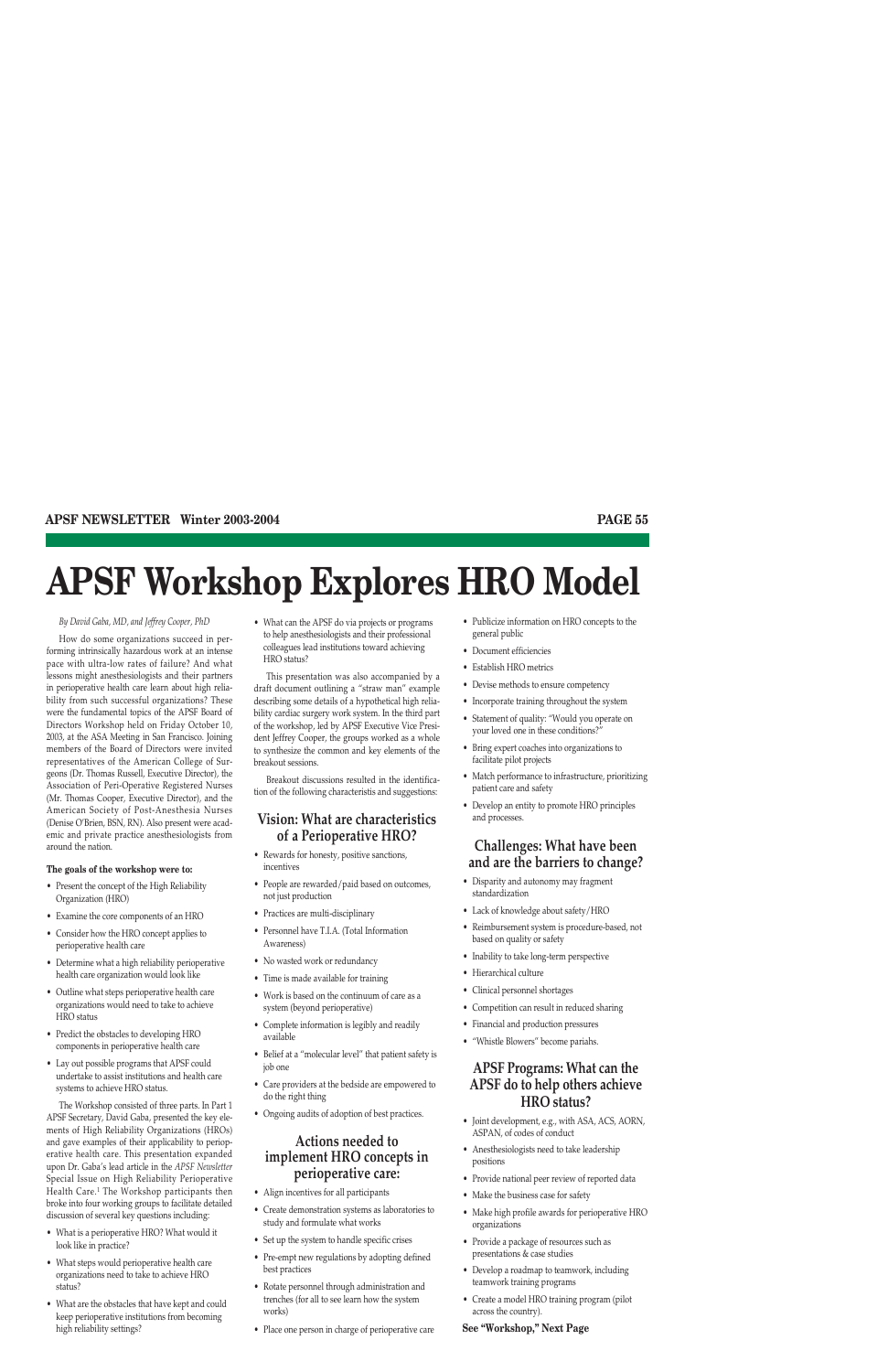# **HRO Model Requires Vision, Tools, and Action**

#### **"Workshop," From Preceding Page**

and their institutions:

**Action Plan** Working as a whole, the group identified suggestions for possible APSF action for its constituents

#### **Incentives**

- Develop peer review systems to assess HROs
- Discounts on liability premiums for HRO behaviors



*HRO Brainstorming session results in one of several work product organizational charts.*



*Participants at 2003 HRO Retreat show their enthusiasm during one of the breakout sessions.*

#### **Education**

- Develop HRO curricula and a resource package
- Provide programs for developing leadership and communication skills
- Support model HRO training program(s)
- Train perioperative professionals to be HRO "coaches"

#### **Cross-Discipline Actions**

- Define a clear perioperative goal
- Develop joint codes-of-conduct
- Create office-based perioperative teams
- Develop collaboration between the perioperative disciplines including ACS, AORN, APSF, ASA

#### **Develop HRO Tools**

- Near miss reporting systems
- Demonstration structured learning systems

#### **Research to Demonstrate Efficacy**

- Conduct demonstration project(s)
- Target one area, e.g., teamwork training
- Devices and human factors
- Define how to measure success
- Learning how to manage information to reduce errors

#### **Recognition**

- Baldridge examples
- Co-sponsor with ACS, AORN, and ASA
- Teamwork is key.

A caution was raised that the language of HROs is tenuous. It would be easy to "game" measures of HRO and to have only a superficial appearance of action and progress merely by creating a new language by which current actions are labeled as being HRO compliant. The same pattern occurred during previous quality movements.

The APSF Executive Committee will consider the suggestions and select a set of actions to move the HRO agenda forward.

*Dr. Gaba is Director of the Patient Safety Center of Inquiry at the VA Palo Alto Health Care System, Professor of Anesthesia at Stanford University School of Medicine, and Secretary of the APSF.*

*Dr. Cooper is Associate Professor of Anesthesia at Harvard Medical School and Executive Vice President of the APSF.*

#### **Reference**

1. Gaba DM. Safety first: ensuring quality care in the intensely productive environment—the HRO model. *APSF Newsletter* 2003;18:1,3,4.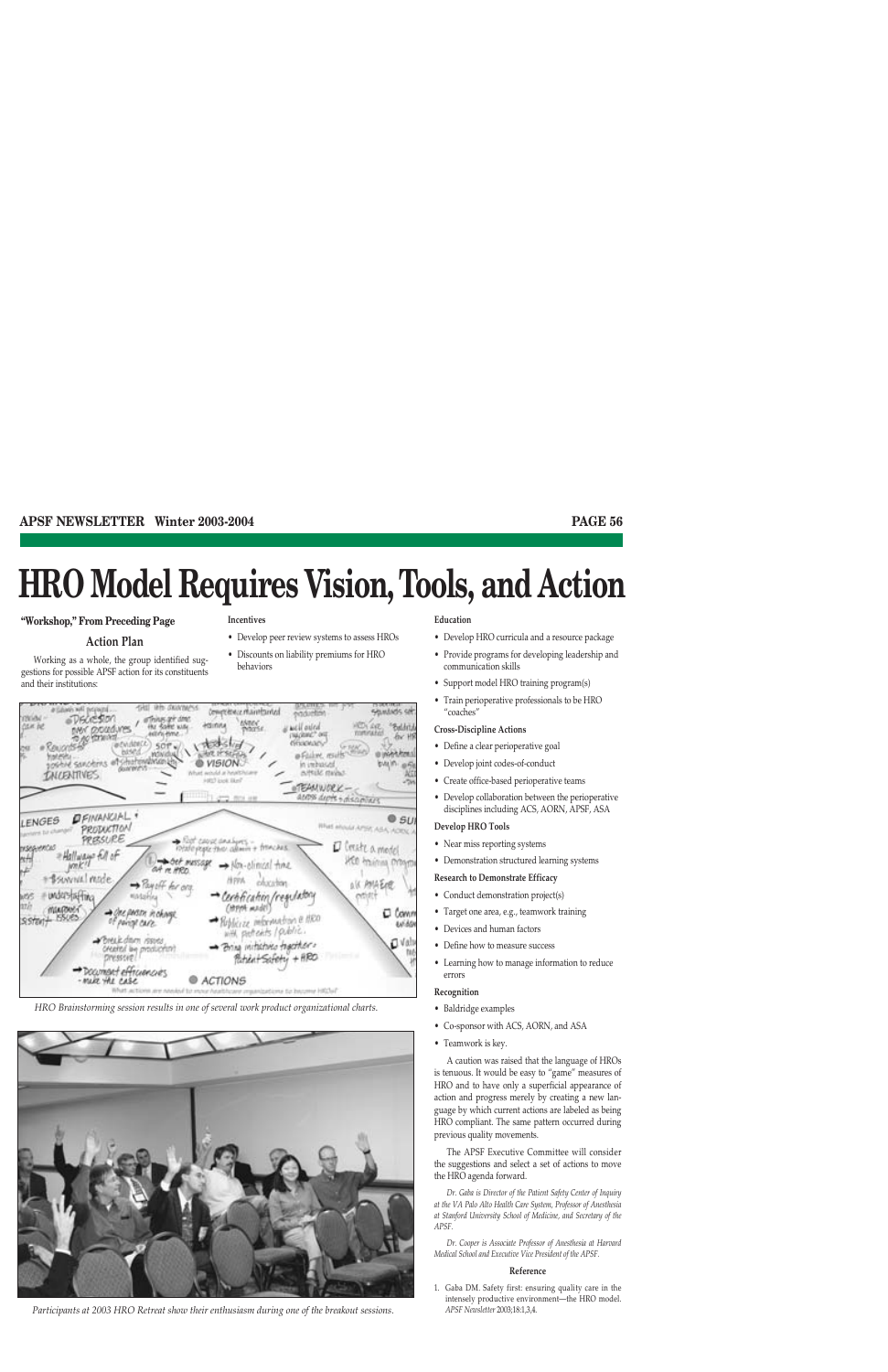# *Virtual Anesthesia Machine Has Worldwide Impact*

#### *by Sem Lampotang, PhD*

The Virtual Anesthesia Machine (VAM)1 at http://vam.anest.ufl.edu is a free, interactive, model-driven web simulation of a generic, traditional anesthesia machine. Instead of complex, dimensional drawings of an anesthesia machine, VAM presents a simplified, transparent mental model designed to help viewers appreciate and retain basic concepts and acquire insight. Gas "molecules" are made visible and are color-coded (4 user-selectable gas color codes: ISO, Georgian, Japanese, US). Users can adjust 30 controls and observe in real time the essential effects of their interventions on gas pressures, flows, compositions and volumes. Machine faults can be simulated. Online help to use the simulation is available as an animated tutorial. The simulation can be used offline and features user-selectable legends in 19 languages (Albanian, Arabic, Chinese, Czech, Dutch, English, Farsi, French, Georgian, German, Greek, Hebrew, Italian, Japanese, Korean, Portuguese, Russian, Spanish, and Turkish).

The VAM simulation has more than 12,000 registered users, is used in more than 350 programs worldwide, and has received favorable peer reviews.2,3 The website received 1.4 million hits in the last 12 months ending in September 2003. The VAM simulation deliberately emphasizes graphics with minimal text. Many of the learning objectives are imbedded within the VAM simulation and are not obvious to those who are reticent to explore on their own. Therefore, a subset of users whose learning style requires more "hand-holding" may obtain only minimal benefit from using the VAM simulation on their own.

To enable a greater number of users and programs to benefit from the VAM simulation to its full potential, the Anesthesia Patient Safety Foundation funded the development of the first chapter in a proposed 8-chapter anesthesia machine workbook. The first chapter was designed to encourage users to more fully explore the VAM simulation and to cover normal function of traditional anesthesia machines by making use of existing simulations within the VAM.

The workbook was divided into 3 main sections designed for instructional use or self-paced learning. Part 1 is a discussion of basic concepts in anesthesia machine function and design. The reader is guided through a process of progressively building an anesthesia machine starting with the most rudimentary design and culminating in the traditional circle system. Part 2 explains how to use the VAM simulation, its outputs (36), and user-adjustable inputs (30). Part 3 contains safety-related, structured exercises, including post-test questions, on the high pressure, low pressure, breathing circuit, manual ventilation, mechanical ventilation, and scavenging systems. Each exercise is presented, whenever possible, as a clinical scenario.

The workbook was drafted in Microsoft Word and converted to a read-only PDF format for free viewing and printing over the web. The original English version was posted to the Web on November 14, 2002, as a 688 KB PDF document. In September 2003, the workbook was switched to a

Visit us at www.anest uff.edu/van **Ventilator Settings**  $\mathfrak{m}$  $\mathfrak{n}$ ΔV

*Snapshot of a sample simulation from the Virtual Anesthesia Machine website.*

FlashPaper (Macromedia, San Francisco, CA) format (705 KB) to preserve image quality when viewing the document electronically in different window sizes. Flash player (a free download from Macromedia; www.macromedia.com) is required to view and print the workbook. The FlashPaper document can be printed (color printer recommended) and used as a workbook. Alternatively, it may be viewed simultaneously with the VAM simulation by toggling back and forth between separate web browser windows containing the two applications.

Chapter 1 of the APSF workbook was accessed 1,700 times/month on average and has received favorable peer review: "The manual fills a void that has existed in the field of anesthesia."4 This review concludes by recommending the manual to all anesthesia providers.4

In less than 12 months since it has been publicly available, chapter 1 of the APSF workbook has been translated and posted to the VAM website in German (April 2003), Korean (May 2003), Chinese (September 2003), and Italian (September 2003). The APSF workbook has also been incorporated as part of the curriculum in many institutions worldwide including the University of Pennsylvania, West Virginia University, University of Kentucky, Cleveland Clinic Foundation, University of Louisville, Evanston Northwestern School of Anesthesia, University of Tennessee Health Science Center, Seoul National University, and the University of Florida.

Translations to Spanish, French, Arabic, Farsi, Japanese, and Georgian are currently underway. The translations are peer-reviewed by native-speaking anesthesiologists who are knowledgeable about anesthesia machines. Rapid translation of the APSF workbook in different languages is indicative of the perceived value of the APSF workbook and has helped to disseminate APSF's message on patient safety overseas. For further information on the APSF workbook or to volunteer for translation of the workbook into other languages, please contact Sem Lampotang, APSF Committee on Education and Training at sem@anest.ufl.edu.

*Sem Lamptotang, PhD, is Project Coordinator, Virtual Anesthesia Machine: An Interactive Model-Driven Simulation, University of Florida.*

#### **References**

- 1. Lampotang S, Dobbins W, Good ML, et al. Interactive, web-based, educational simulation of an anesthesia machine (abstract). *J Clin Monit Comput* 2000;16:56-7.
- 2. Olympio MA. The Virtual Anesthesia Machine (review). *Anesthesiology* 2002;96:1281.
- 3. Doyle DJ. The Virtual Anesthesia Machine" (version 8.32) (review). *Can J Anaesth* 2003;50:206-7.
- 4. Gaiser RR. The Anesthesia Patient Safety Foundation Anesthesia Machine Workbook (review). *Anesth Analg* 2003;97:929.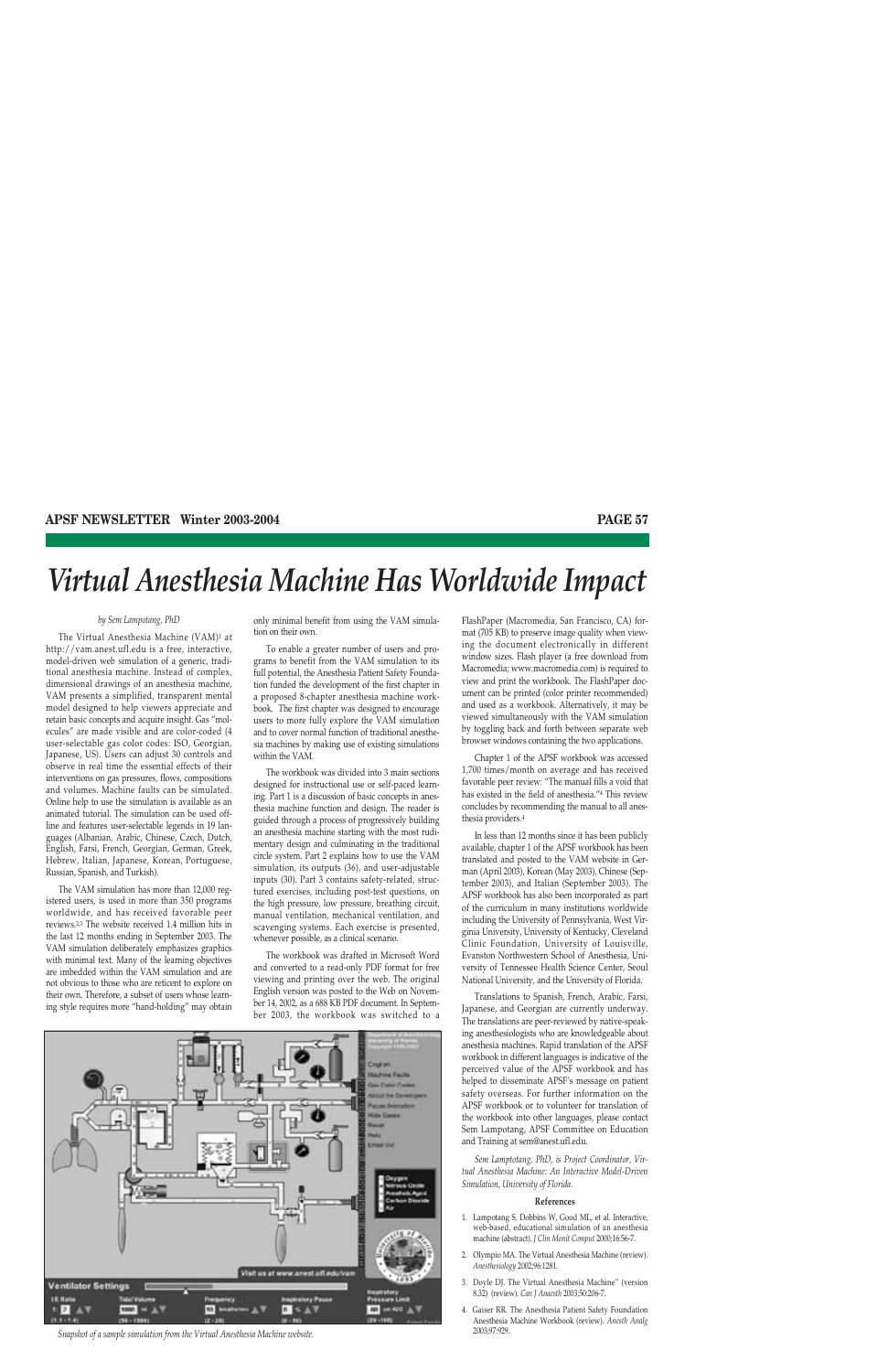## **Letters to the Editor:**

# **Reporting Adverse Events is a Double-Edged Sword**

#### **To the Editor:**

As David Hunt mentioned in the Summer 2003 issue of the *APSF Newsletter*, his group suffered by following APSF and medical insurance companies' recommendations to report any untoward event. We have had a similar experience. Our insurance company gave us about 40 days notice that they were going to terminate our coverage, based on claims history. We reported several untoward events to them as we had been instructed to do in our insurance-sponsored classes to reduce litigation exposure.

Based on several nuisance suits (everyone named even though there was no anesthesia mishap) and those self-reported untoward events, we were considered too risky.

We appealed the decision and won, but had to apply to other carriers in the meantime. We decided to drop our insurance carrier because of a 250% increase in our premium quote with them and because of the way they handled the situation which imposed great stress on our group.

We have a new carrier. They were glad we reported any untoward events because once reported, the carrier is liable for coverage and damages. Now our premium is much less, and our benefits much greater. Our new carrier provides unlimited legal defense for HIPAA and Medicare investigations, and they also pay government/ HIPAA fines up to the limits of the policy. Our previous insurer only paid \$25,000 of legal fees in these circumstances, and our current insurer pays up to \$50,000 in legal defense. Neither picks up the fines.

In the end, we are glad it happened. We have a better and cheaper product. Reporting untoward events is a double-edged sword and may not be as benign as the insurance companies would have one believe. We have heard of horror stories of Medicare investigations and feel safer now that we are with a new carrier.

*Stacy Tait, MD, FACC Fort Smith, AR*

## *Power Interruption Still a Major Safety Disruption*

#### **To the Editor:**

For decades anesthesia has been compared to aviation. The reasons are numerous and widely known, or at least widely repeated. Consistent with this comparison, the cockpit of modern commercial airplane is a delight to every anesthesia practitioner, filled with integrated electronic displays that reveal the raw navigation/aircraft systems data and the refined "big picture" distilled from that information. Current generation anesthesia machines seem, at first glance, to follow this exact philosophy. However, there is a significant difference that only becomes evident with daily use. Modern aircraft have multi-function displays, which allow critical information to be rerouted and displayed as required when the primary display fails—as it sometimes does. The anesthesia machines do not currently have this luxury. A power supply disruption of the sole display of all vital signs and/or critical flow/concentration/ventilation parameters, leaves the practitioner in the dark, with no raw data. Further, programmed for this event, the machine then abruptly becomes the world's largest oxygen flow meter, eliminating the possibility of anesthetic overdose, or in fact any dose. The experience is terrifying. There is a significant design flaw at work here—a final common pathway, the disruption of which creates an immediate patient care crisis. Thirty years in the operating room, never having experienced such events, and a so-called improved technology created the longest 15 seconds in my professional career, as I struggled to reanimate an ECG/pulse oximeter display, frozen on a screen, using the last ditch sophistication of cycling the ON-OFF switch.

Everyone must evaluate new equipment from the view of just one question: what happens if it hiccups? Rest assured, from the greatest lesson of the computer age, it will, and at the moment when it is least acceptable. No single malfunction should deprive the practitioner of information required to verify satisfactory vital signs and provide basic anesthetic requirements—a voltage variation or circuit board failure is not a legitimate medical indication to change anesthetic technique. Nevertheless, it has occurred, and will again, until this flaw is addressed and eliminated.

## **Alpha-2 Agonists May Also Impact Outcome**

#### **To the Editor:**

Meiler et al. are to be commended for reviewing the effect of beta-blockers, statins, and "depth" of anesthesia on long-term morbidity following surgery.<sup>1</sup> In addition to these interventions, following the introduction of alpha-2 agonists in human anesthesia,2 several large-scale trials or meta-analyses suggested that alpha-2 agonists decrease myocardial ischemia/infarction or mortality following cardiovascular surgery.<sup>3-5</sup> A recent editorial<sup>6</sup> stated that the "53% reduction in overall mortality [is] actually. . . more impressive than what has been found in the pooled beta-blocker studies." Given the simplicity of oral administration of clonidine 2-6 µg/kg, clinicians should consider this intervention, with appropriate reduction in anesthetic doses and volume loading in coronary/ hypertensive patients presenting for major cardiovascular surgery.2 The above-mentioned editorial added that investigators should add alpha-2 agonists to the array of drugs under trial to further reduce mortality following surgery.6

*Luc Quintin, MD, PhD Lyon, France*

*Marco Ghignone, MD, FRCPC West Palm Beach, FL*

#### **References**

- 1. Meiler SE, Monk TG, Mayfield JB, Head CA. Can we alter long-term outcome ? The role of anesthetic management and the inflammatory response. *APSF Newsletter* 2003;18:33-7.
- 2. Ghignone M, Quintin L, Duke PC, et al. Effects of clonidine on narcotic requirements and hemodynamic response during induction of fentanyl anesthesia and endotracheal intubation. *Anesthesiology* 1986;64:36-42.
- 3. Oliver MF, Goldman L, Julian DG, Holme I. Effect of mivazerol on perioperative cardiac complications during non-cardiac surgery in patients with coronary disease. *Anesthesiology* 1999;91:951-61.
- 4. Nishina K, Mikawa K, Uesugi T, et al. Efficacy of clonidine for prevention of perioperative myocardial ischemia. *Anesthesiology* 2002;96:323-9.
- 5. Wijeysundera DN, Naik JS, Beattie S. Alpha-2 adrenergic agonists to prevent cardiovascular complications. *Am J Med* 2003;114:742-52.
- 6. Goldman L. Evidence-based perioperative risk reduction. *Am J Med* 2003;114:763-4.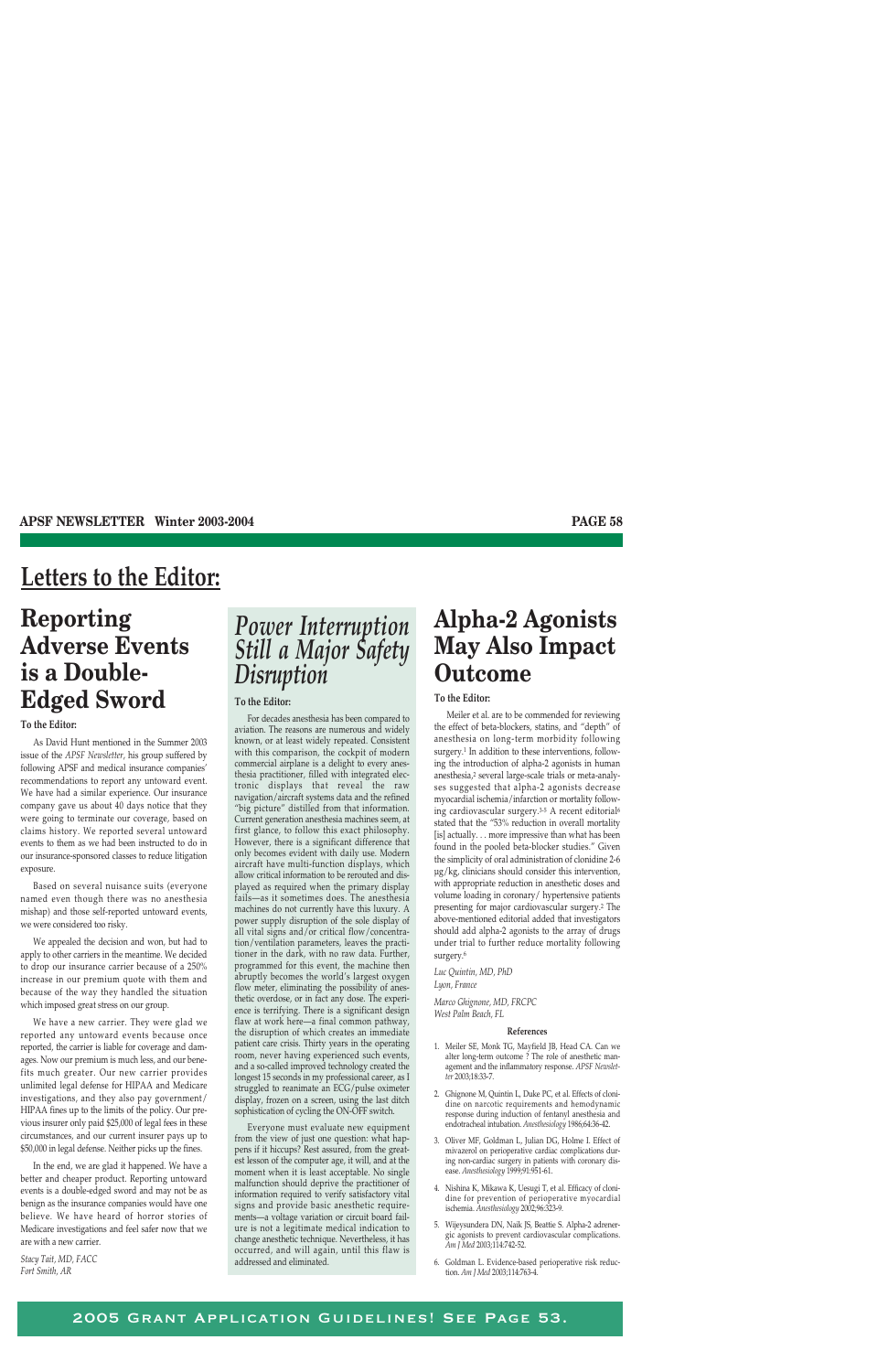## **Anesthesia Patient Safety Foundation**



## **Community Donors**

(www.ppmrrg.com)

(Includes Anesthesia Groups, Individuals, Specialty Organizations and State Societies)

**Grand Sponsor (\$5,000 And Up)** Florida Society of Anesthesiologists Society for Education in Anesthesia (SEA) Society for Office Based Anesthesia Southeast Anesthesiology Consultants, PA, Charlotte, NC **Sustaining Sponsor (\$2,000 to \$4,999)** Academy of Anesthesiologists, St. Louis, MO Alabama State Society of Anesthesiologists Anaesthesia Associates of Boston, PC Anesthesia Consultants Medical Group, Dothan, AL Anesthesia Service of Eugene, PC, Eugene, OR Arizona Society of Anesthesiologists Nassib Chamoun Georgia Society of Anesthesiologists Indiana Society of Anesthesiologists Michigan Society of Anesthesiologists Edward R. Molina-Lamas, MD Ohio Society of Anesthesiologists Old Pueblo Anesthesia, PC, Tucson, AZ Oregon Anesthesiology Group, PC, Portland, OR Pennsylvania Society of Anesthesiologists Sanford H. Schaps, MD Society of Cardiovascular Anesthesiologists Geoffrey Tyson, MD **Contributing Sponsor (\$750 to \$1,999)** Affiliated Anesthesiologists, Inc., Oklahoma City, OK J. Jeffrey Andrews, MD Anesthesia Assoc. of Columbus, Columbus, GA Anesthesia Consultants of Toledo, OH Arkansas Society of Anesthesiologists Asheville Anesthesia Assoc., PA, Asheville, NC Fred Cheney, MD Connecticut State Society of Anesthesiologists Jeffrey B. Cooper, PhD

Illinois Society of Anesthesiologists

**Data Dictionary Task Force Supporters (\$20,000)** Cerner Corporation (www.cerner.com) Deio (www.deio.net) Dräger Medical (www.nad.com) eko systems, inc. (www.ekosystems.com) GE Medical Systems (www.gemedical.com) Picis, Inc. (www.picis.com) Philips Medical Systems (www.medical.philips.com) Siemens Medical Systems (www.siemensmedical.com) **Patrons (\$10,000 to \$14,999)** Becton Dickinson (www.bd.com) Cerner Corporation (www.cerner.com) Dräger Medical (www.nad.com) Tyco Healthcare (www.tycohealthcare.com) **Sustaining Members (\$5,000 to \$9,999)** Alaris Medical Systems (www.alarismed.com) Anesthesiologists' Professional Assurance Management, Inc. (www.apac-apam.com) Arrow International, Inc. (www.arrowintl.com) Augustine Medical (www.augustinemedical.com) B. Braun Medical (www.bbraun.co.uk) Datascope Corporation (www.datascope.com) Deltex Medical (www.deltex.com)

LMA North America (www.lmana.com) Medical Education Technologies, Inc. (www.meti.com) Organon Pharmaceuticals, Inc. (www.organon.com) Oridion Medical, Inc. (www.oridion.com) Tyco Nellcor & Puritan Bennett (www.nellcor.com) Vance Wall Foundation Vital Signs, Inc. (www.vital-signs.com) **Sponsoring Members (\$1,000 to \$4,999)** Bard Access Systems (www.bardaccess.com) DocuSys (www.docusys.net) Gaswork (www.gaswork.com) Hoana Technologies (www.hoana.com) King Systems Corporation (www.kingsystems.com) Masimo Corporation (www.masimo.com) Medical Gas Management (www.mgmusa.com) Trifid Medical Group, Inc. (trifidmedical.home.att.net) **Corporate Level Members (up to \$999)** Boehringer Laboratories, Inc. (www.autovac.com) Somnia (www.somniainc.com) Spectrum Medical Group (www.spectrummedicalgroup.com) Trifid Medical Group LLC **Subscribing Societies** American Society of Anesthesia Technicians & Technologists (www.asatt.org)

Iowa Society of Anesthesiologists Kentucky Society of Anesthesiologists Massachusetts Society of Anesthesiologists Michiana Anesthesia Care, PC, South Bend, IN Minnesota Society of Anesthesiologists Robert C. Morell, MD Missouri Society of Anesthesiologists Nebraska Society of Anesthesiologists John B. Neeld, Jr., MD New Jersey State Society of Anesthesiologists Oregon Anesthesiology Group, PC, Portland, OR Ellison C. Pierce, Jr., MD Pittsburgh Anesthesia Associates, Pittsburgh, PA Richard C. Prielipp, MD Society of Academic Anesthesiology Chairs (SAAC) Society for Ambulatory Anesthesia (SAMBA) Society of Neurosurgical Anes. and Critical Care (SNACC) South Dakota Society of Anesthesiologists Robert K. Stoelting, MD Washington State Society of Anesthesiologists West Jersey Anesthesia Associates, Marlton, NJ Wisconsin Society of Anesthesiologists **Sponsor (Up to \$749)** American Society of Critical Care Anesthesiologists Anesthesia Associates of Columbus, GA Assoc. in Oral & Maxillofacial Surgery , Tucson, AZ Susan and Samuel Bender California Society of Anesthesiologists Robert A. Caplan, MD John C. Chatelain, MD Melvin A. Cohen, MD Colorado Society of Anesthesiologists Glenn DeBoer, MD Dr. Cefie DelaPaz Deborah Dlugose, CRNA Jeffrey M. Feldman, MD

Barry L. Friedberg, MD

David Gaba, MD Georgia Anesthesia Assoc., PC, La Grange, GA Barry M. Glazer, MD Griffin Anesthesia Associates, Derby, CT Peter L. Hendricks, MD Robert F. Henry, Inc., Columbus, OH William D. Hetrick, MD James Hicks, MD Dr. & Mrs. Glen E. Holley Independence Anesthesia, Independence, MO Instream, Raleigh, NC JCAHO Sharon R. Johnson Kansas State Society of Anesthesiologists Scott D. Kelley, MD Vivian T. Kim, MD Susan M. Lawlor, CRNA Roger M. Litwiller, MD Maine Society of Anesthesiologists Steven McCormack, DO Medical Anesthesiology Consultants Corp., Fitchburg, MA Roger Moore, MD NH/VT Society of Anesthesiologists New York State Society of Anesthesiologists North Dakota Society of Anesthesiologists L. Charles Novak, MD Denise O'Brien, RN Jill Oftebro, CRNA PAR Management LLC, Needham, MA Physician Specialists in Anesthesia, PC, Atlanta, GA Douglas L. Raber, CRNA, PS, Redmond, WA R.S. Richards, MD Rhode Island Society of Anesthesiologists Keith Ruskin, MD Society for Pediatric Anesthesia, Richmond, VA Society for Technology in Anesthesia, Springfield, IL South Carolina Society of Anesthesiologists Southern Tier Anesthesiologists, Weston Mills, NY Texas Society of Anesthesiologists

Sally Trombly, RN, JD University of MD/Anesthesiology Assoc., PA Virginia Society of Anesthesiologists Charles Watson, MD Matthew B. Weinger, MD West Florida Anesthesia Consult., P.A., Bradenton, FL West Jersey Anesthesia Associates, Marlton, NJ West Virginia Society of Anesthesiologists Dr. & Mrs. Bernard Wetchler **In Memorium** In memory of Michael Battito, MD, Birmingham, AL (Alabama Society of Anesthesiologists) In memory of Henry Brunn, MD, Pittsburgh, PA (William D. Hetrick, MD) In memory of Joel S. Carr, MD (Texas Society of Anesthesiologists)

In memory of Shirley Cooper, mother of Jeff Cooper, PhD (David Gaba, MD)

In memory of Rocky Davidson (Sanford H. Schaps, MD)

In memory of Fred P. Thomas, MD, Houston, TX (Texas Society of Anesthesiologists)

#### **In Honor of Doctor's Day 2003 (Instream, Raleigh, NC)**

Critical Health Systems of SC, Lexington Practice Center Critical Health Systems of SC, Baptist Practice **Center** Mt. Pleasant Anesthesia, PA Anesthesia Resources of the Carolinas Dr. Ann Epting Laurinburg Anesthesia Associates Dr. Steven Schwam, MD, PA Pain Management, LLC Coastal Anesthesia Associates

Coastal Carolina Cardiothoracic & Vascular

Anesthesia Specialists

*Note: Donations are always welcome. Send to APSF; c/o 520 N. Northwest Highway, Park Ridge, IL 60068-2573* (Donor List Current as of 12/2/03)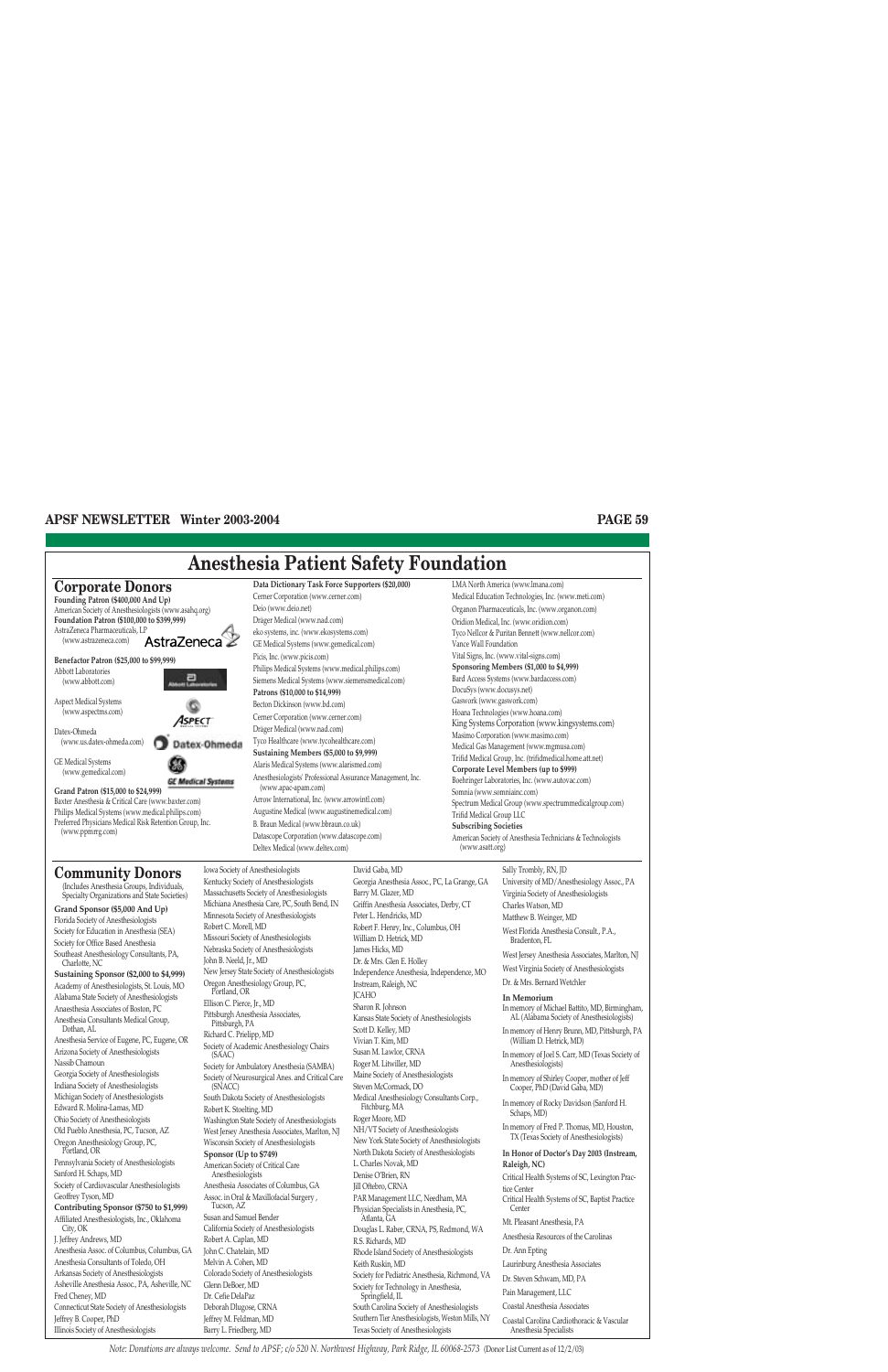# **Letter to the Editor: Reader Questions Safety of Spinal Anesthesia**

#### **To the Editor:**

Lambert<sup>1</sup> made a recent call for further examination of the transient radicular irritation syndrome (TRIS) that may occur after spinal anesthesia. This certainly deserves investigation. Although Schneider2 pointed out the incidence and possible seriousness of this apparent complication in 1993, one may think that its appearance may have been precipitated by a change in the local anesthetic composition or the technique of injection. However, Vandam and Dripps3 described this precise syndrome in one of their classic series of 3 publications on neurological complications noted in 10,098 patients receiving spinal anesthesia. Moreover, Pizzolato<sup>4</sup> in 1959 and Gentili et al.<sup>5</sup> in 1980, using different laboratory techniques, showed that all local anesthetics at high concentrations produce neurotoxicity.

It is not surprising that diagnostic electrophysiological studies do not reveal abnormalities in these cases, as they usually are only contributory after 15 or more days after nerve root injury.<sup>6</sup> However, experienced radiologists can recognize the early stages of radicular inflammation when MRI images of nerve roots are enhanced with intravenous gadolinium, as shown in Figure 1.7-10 These findings can be seen in CAT scans, only when preceded by myelography, which is hardly justifiable under such circumstances, since it can exacerbate radicular injury.11

I echo Lambert's suggestion for further investigation on TRIS and other neurological complications that may follow neuroaxial anesthesia; this is a challenge for all of us, and specifically the APSF.

The evidence against lidocaine in concentrations equal to or greater than 2% continues to mount.12,13 A lower incidence has been reported with prilocaine,13 mepivacaine and bupivacaine,14 and tetracaine,15 thus confirming the axiom proposed by Pizzolato: "All local anesthetics are potentially neurotoxic."4 Since even a plain spinal tap results in inflammatory changes in the CSF, the \$60,000 question raised by Gaiser,<sup>16</sup> "Should intrathecal lidocaine be used in the 21st century?" can be expanded to the next logical question, one that we do not want to hear, "Should spinal anesthesia be used at all?"

*J. Antonio Aldrete, MD, MS Birmingham, AL*

#### **References**

- 1. Lambert DH. Transient radicular irritation remains a danger. *APSF Newsletter* 2003;18:38.
- 2. Schneider M, Ettlin T, Kaufmann M, Schumacher P, Urwyler A, Hampl K, von Hochstetter A. Transient neurologic toxicity after hyperbaric subarachnoid anesthesia with 5% lidocaine. *Anesth Analg* 1993;76:1154-7.
- 3. Vandam LD, Dripps RD. Long-term follow-up of patients who received 10,098 spinal anesthetics: incidence and analysis of minor sensory neurological defects. *Surgery* 1955;38:463-9.
- 4. Pizzolato P, Renegar OJ. Histopathological effects of long exposure to local anesthetics on the spinal cord and on peripheral nerves. *Anesth Analg* 1959;38:138-41.
- 5. Gentili F, Hudson AR, Hunter D, Kline DG. Nerve injection injury with local anesthetic agents: a light and electron microscopic, fluorescent microscopic, and horseradish peroxidase study. *Neurosurgery* 1980;6:263- 72.
- 6. Katims JJ. Electrodiagnostic functional sensory evaluation with pain: a review of the neuroselective current perception threshold. *Pain Digest* 1998;8:2129-30.
- 7. Johnson CE, Sze G. Benign lumbar arachnoiditis: MR imaging with gadopentetate dimeglumine. *AJR Am J Roentgenol* 1990;155:873-80.
- 8. Aldrete JA, Brown TL. Laboratory and clinical diagnosis. In: Aldrete JA, ed. Arachnoiditis: the silent epidemic. Denver: *Futuremed* 2000: 221-48.

 $m:10$   $+0$ #0V 12.0cm

5

- 9. Avidan A, Gomori M, Davidson E. Nerve root inflammation demonstrated by magnetic resonance imaging in a patient with transient neurologic symptoms after intrathecal injection of lidocaine. *Anesthesiology* 2002;97:257-8.
- 10. Aldrete JA. Nerve root "irritation" or inflammation diagnosed by magnetic resonance imaging. *Anesthesiology* 2003;98:1294
- 11. Hoffman GS, Ellsworth CA, Wells EE, Franck WA, Mackie RW. Spinal arachnoiditis. What is the clinical spectrum? II. Arachnoiditis induced by Pantopaque/autologous blood in dogs, a possible model for human disease. *Spine* 1983;8:541-51.
- 12. Kirihara Y, Saito Y, Sakura S, Hashimoto K, Kishimoto T, Yasui Y. Comparative neurotoxicity of intrathecal and epidural lidocaine in rats. *Anesthesiology* 2003;99:961-8.
- 13. de Weert K, Traksel M, Gielen M, Slappendel R, Weber E, Dirksen R. The incidence of transient neurological symptoms after spinal anaesthesia with lidocaine compared to prilocaine. *Anaesthesia* 2000;55:1020-4.
- 14. Salmela L, Aromaa U. Transient radicular irritation after spinal anesthesia induced with hyperbaric solutions of cerebrospinal fluid-diluted lidocaine 50 mg/ml or mepivacaine 40 mg/ml or bupivacaine 5 mg/ml. *Acta Anaesthesiol Scand* 1998;42:765-9.
- 15. Sumi M, Sakura S, Kosaka Y. Intrathecal hyperbaric 0.5% tetracaine as a possible cause of transient neurologic toxicity. *Anesth Analg* 1996;82:1076-7
- 16. Gaiser RR. Should intrathecal lidocaine be used in the 21st century? *J Clin Anesth* 2000;12:476-81.



*Figure 1: Axial view of MR image showing "enhanced" nerve roots which are edematous and have a star-like appearance.*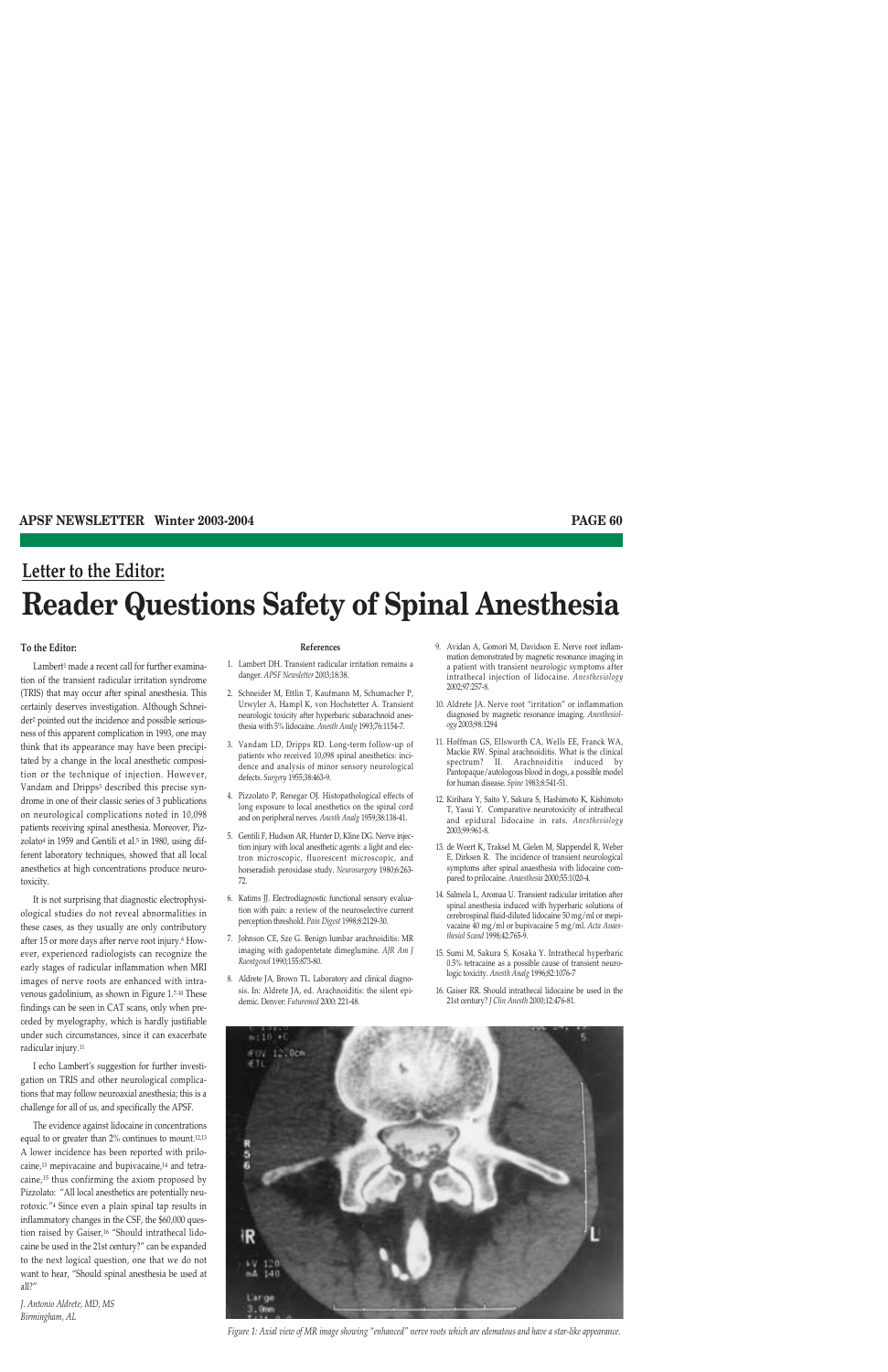## **Anesthesia Patient Safety Foundation Officers, Directors, and Committees, 2004**

**Executive Committee (Officers)** Robert K. Stoelting, MD President Indianapolis, IN Jeffrey B. Cooper, PhD Executive Vice President Massachusetts General Hospital Boston, MA George A. Schapiro Executive Vice President Hillsborough, CA Lori Cross Vice-President Viasys Neurocare Group Madison, WI David M. Gaba, MD Secretary Stanford University Palo Alto, CA Casey D. Blitt, MD Treasurer Tucson, AZ **Executive Committee (Members at Large)** Robert A. Caplan, MD Virginia Mason Medical Center Seattle, WA Nassib G. Chamoun Aspect Medical Systems, Inc. Newton, MA John H. Eichhorn, MD University of Kentucky Lexington, KY **Board of Directors** James F. Arens, MD MD Anderson Cancer Center Houston, TX Casey D. Blitt, MD Sorin Brull, MD Ormond Beach, FL Robert A. Caplan, MD James E. Carne Baxter Anesthesia & Critical Care Peter B. Carstensen, PhD FDA Rockville, MD Nassib G. Chamoun Frederick W. Cheney, Jr., MD University of Washington Seattle, WA Joan Christie, MD University of South Florida Tampa, FL Jeffrey B. Cooper, PhD Lori Cross Ruben G. Derderian Dräger Medical Inc. Telford, PA Burton A. Dole, Jr. Pauma Valley, CA Jan Ehrenwerth, MD Yale University New Haven, CT John H. Eichhorn, MD Norig Ellison, MD University of Pennsylvania Ardmore, PA David M. Gaba, MD Walter Huehn Philips Medical Systems

Germany

R. Scott Jones, MD University of Virginia Charlottesville, VA Rodney C. Lester, PhD, CRNA Houston, TX Loreen Mershimer Abbott Laboratories Abbott Park, IL Ed C. Mills Preferred Physicians Medical Risk Mission, KS Terri G. Monk, MD Duke University Durham, NC Robert C. Morell, MD Niceville, FL Ervin Moss, MD New Jersey State Society of Anesthesiologists Verona, NJ Denise O'Brien, MSN, RN, CPAN, CAPA ASPAN Ypsilanti, MI John M. O'Donnell, CRNA University of Pittsburgh Pittsburgh, PA Susan L. Polk, MD University of Chicago Evanston, IL Richard C. Prielipp, MD, FCCM Wake Forest University Winston-Salem, NC Frederick Robertson, MD Mequon, WI Keith Ruskin, MD Yale University New Haven, CT George A. Schapiro David A. Sell Tyco Healthcare Nellcor Pleasanton, CA Robert K. Stoelting, MD Sally Trombly, RN, JD Dartmouth-Hitchcock Medical Center Lebanon, NH Rebecca A. Twersky, MD Lawrence, NY Robert A. Virag Trifid Medical Group, LLC Chesterfield, MO Mark A. Warner, MD Mayo Clinic Rochester, MN Matthew B. Weinger, MD University of California San Diego, CA Robert Wise, MD JCAHO Oakbrook Terrace, IL *APSF Committees:* **Newsletter Editorial Board** Robert C. Morell, MD, Editor Addie Larimore, Editorial Assistant Sorin J. Brull, MD Joan M. Christie, MD

Jan Ehrenwerth, MD John H. Eichhorn, MD

Regina King Baxter Anesthesia and Critical Care Rodney C. Lester, PhD, CRNA Glenn S. Murphy, MD Denise O'Brien, MSN, RN, CPAN, CAPA Karen Posner, PhD University of Washington Keith Ruskin, MD Wilson Somerville, PhD Wake Forest University Jeffery S. Vender, MD Evanston, IL

#### **Committee on Education and Training**

Richard C. Prielipp, MD, Chair Joan M. Christie, MD Alan M. Harvey, MD, MBA Springfield, MA Timothy N. Harwood, MD Winston-Salem, NC Jeana C. Havidich, MD Charleston, SC Deborah Lawson, AA Solon, OH Sem Lampotang, PhD Gainesville, FL Thomas J. Mancuso, MD Atlanta, GA John M. O'Donnell, CRNA Susan L. Polk, M.D Keith J. Ruskin, MD Arthur J.C. Schneider, MD Hershey, PA George J. Sheplock, MD Carmel, IN Michael Smith, MD Cleveland, OH N. Ty Smith, MD San Diego, CA Matthew B. Weinger, MD David Wharton, RN Ada, OK

#### **Committee on Scientific Evaluation**

Sorin J. Brull, MD, Chair Karen L. Posner, PhD, Vice-Chair Jeffrey B. Cooper, PhD Peter J. Davis, MD Children's Hospital of Pittsburgh Jan Ehrenwerth, MD David B. Goodale, PhD, DDS Jeana C. Havidich, MD Charleston, SC David Paulus, MD University of Florida Ira Rampil, MD State University of New York Lynne Robins, PhD Sally T. Trombly, RN, JD Alfred Lupien, PhD, CRNA Medical College of Georgia Christopher O'Connor, MD Rush Medical College Richard C. Prielipp, MD Robert A. Virag Matthew B. Weinger, MD

#### **Committee on Technology** Michael A. Olympio, MD, Chair

Winston-Salem, NC Abe Abramovich Datascope Corporation Paul A. Baumgardt General Electric Medical Systems-IT Jonnalee Bill, Cert. AT Lebanon, NH Nassib G. Chamoun Michael P. Dosch, CRNA, MS Pontiac, MI Patrick Foster, MD Hershey, PA Julian M. Goldman, MD Boston, MA Michael Mitton Datex-Ohmeda Ervin Moss, MD R. Francis Narbone, CRNA, MBA Chicago, IL Kenneth C. Plitt, CRNA Newton, MA Chet I. Wyman, MD Baltimore, MD **Corporate Advisory Council** George A. Schapiro, Chair Abe Abramovich Richard Atkin Spacelabs Medical Paul A. Baumgart Casey D. Blitt, MD James E. Carne Nassib G. Chamoun Mark Costanza Cerner Lori Cross Ruben G. Derderian Robert Evans, MD DocuSys Michael S. Ferrara Becton Dickinson William Floyd Aspect Medical Systems David B. Goodale, PhD, DDS AstraZeneca Walter Huehn Kevin King General Electric Medical Systems-IT Regina King George X. Maliekal Abbott Laboratories Charles McLeskey, MD Abbott Laboratories Steven C. Mendell LMA North America Edward Mills Patty Reilly Tyco Nellcor Marcus Schabacker, MD B. Braun Medical, Inc. Robert K. Stoelting, MD Robert A. Virag George Yariv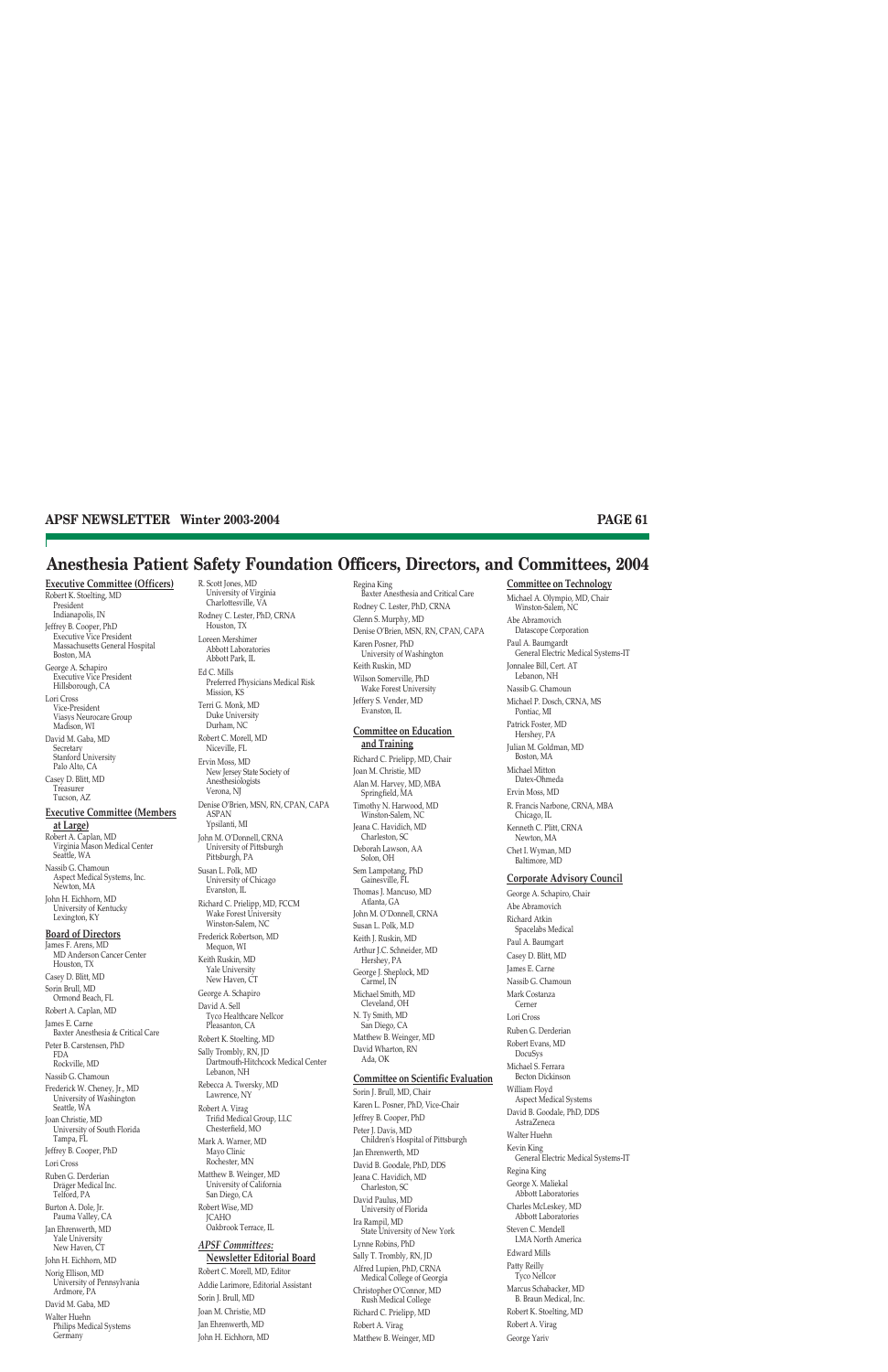## **Anesthesia Patient Safety Foundation – Emeritus Board**

## 1986

**Stephanie Duberman, MD** Assistant Attending Anesthesiologist Presbyterian Hospital Assistant Professor of Anesthesiology Columbia University

**Marlene E. Haffner, MD** Director, Office of Health Affairs Center for Devices & Radiological Health US Food & Drug Administration

**William K. Hamilton, MD** Associate Dean for Clinical Affairs Professor of Anesthesia University of California, San Francisco

**Harvey Hatchfield, MD** Anesthesiologist Hackensack Medical Center Clinical Assistant Professor University of Medicine and Dentistry of NJ

**Mary Ann Kelly** Clinical Service Planner Division of Technology, Management, and Policy American Hospital Association

**Robert C. Maynard, Attorney** Jacobson, Maynard, Tuschman & Kalur Co., LPA Cleveland

**Alexander Rankin** General Manager Waltham Division Hewlett-Packard Co.

#### 1990

**John Michenfelder, MD** Mayo Medical School

**William New, Jr., MD** Nellcor, Inc. Professor of Anesthesia Stanford University

**George A. Schapiro** Andros Analyzers Inc.

**Peter Sweetland** New Jersey Medical Underwriters Lawrenceville, NJ

#### 1991

**William F. Jessee, MD** V.P for Education **ICAHO** Chicago, IL

**Arthur Keats, MD** Texas Heart Institute Houston, TX

## 1992

J**effrey Beutler, CRNA** AANA

**George Griffiths** Janssen Pharmaceutica Piscataway, NJ

**Mark Wood**

Risk Management Services Division St. Paul Fire & Marine Insurance Co. St. Paul, MN

#### 1993

**Joseph Arcares** FDA Rockville, MD

**James F. Holzer, JD** Ophthalmic Mutual Insurance Co. San Francisco, CA

**N. Ty Smith, MD** University of California San Diego, CA

**Charles Whitcher, MD** Stanford University Palo Alto, CA

### 1994

**Joachim S. Gravenstein, MD** University of Florida Gainesville, FL

**Jeffrey Langan** Hewlett-Packard Co. Waltham, MA

## 1995

**C. Rollins Hanlon, MD** ACS Chicago, IL

**Richard Kitz, MD** Massachusetts General Hospital Boston, MA

**Clifford Parish, Jr.**  Burroughs Wellcome Co. Research Triangle Park, NC

**W. Dekle Rountree** Cleveland, OH

**Harry Schwartz, PhD** Public Member Scarsdale, NY

### 1996 **Jerry Calkins**

Maricopa Medical Center Phoenix, AZ

**Trudy Goldman** American Society for Healthcare Risk Management Chicago, IL

**Deborah Johnson, RN** American Society Post Anesthesia Care Nurses Norcross, GA

**Linda Jo Rice, MD** Hartford Hospital Hartford, CT

**Adam Wilczek** Medical Inter-Insurance Exchange of New Jersey Lawrenceville, NJ

### 1997

**E. S. Siker, MD** Mercy Hospital Pittsburgh, PA

**James Cyrier** Hewlett-Packard Co. Andover, MA

**Joseph W. Pepper, PhD** Ohmeda Liberty Corners, NJ

**Donald R. Stanski, MD** Stanford University Palo Alto, CA

## 1998

**Jan Gabin, Esq.** Medical Inter-Insurance Exchange Yardley, PA

**Ed Kuklinski** Alliance of Children's Hospitals, Inc. Prairie Village, KS

**Adrienne Lang** Houston, TX

**C. Raymond Larkin, President** Nellcor Puritan Bennett Pleasanton, CA

**John Lauber, PhD** Airbus Service Co., Inc. Miami Springs, FL

**Mary DePaolis-Lutzo, PhD, CRNA** St. Petersburg, FL

**Peter J. Schreiber** Allentown, PA

**Paul VanOstenberg, DDS** JCAHO Oakbrook Terrace, IL

#### 1999

**Robert Blackshear, MD** Becton Dickinson Sandy, UT

**Nancy Gondringer, MA, CRNA** St. Elizabeth Hospital Lincoln, NE

**Jan van den Berg** Hewlett-Packard Co. Andover, MA

**W. David Watkins, MD** University of Pittsburgh Pittsburgh, PA

### 2000

**Robert Black** Public Member Avondale, PA

**Martin J. Hatlie, Esq.** Chicago, IL

**David Lees, MD** Georgetown University Washington, DC

**Pamela Roberts** Medical Inter-Insurance Exchange Lawrenceville, NJ

**Alan D. Sessler, MD** Mayo Clinic Rochester, MN

**George Sheplock, MD** Indiana University Carmel, IN

#### 2001

**Mary Cantrell, MD** South Lake Tahoe, CA

**Michael Good, MD** University of Florida Gainesville, FL

**Robert E. Lee, Jr., MD, PhD** JCAHO Oakbrook Terrace, IL

**David Wharton, MPH, RN** Ada, OK

#### 2002

**Mary Szela** Abbott Laboratories Abbott Park, IL

**Douglas W. Lawrence** BD Medical Systems Sandy, UT

**Joy Hawkins, MD** University of Colorado Denver, CO

**Julian Goldman, MD** Masimo Co. Irvine, CA

**David R. Brennan** AstraZeneca Pharmaceuticals Wayne, PA

#### 2003

**Forrest Whittaker** Tyco Healthcare Pleasanton, CA

**Bette Wildgust, CRNA, MSN** Wynnewood, PA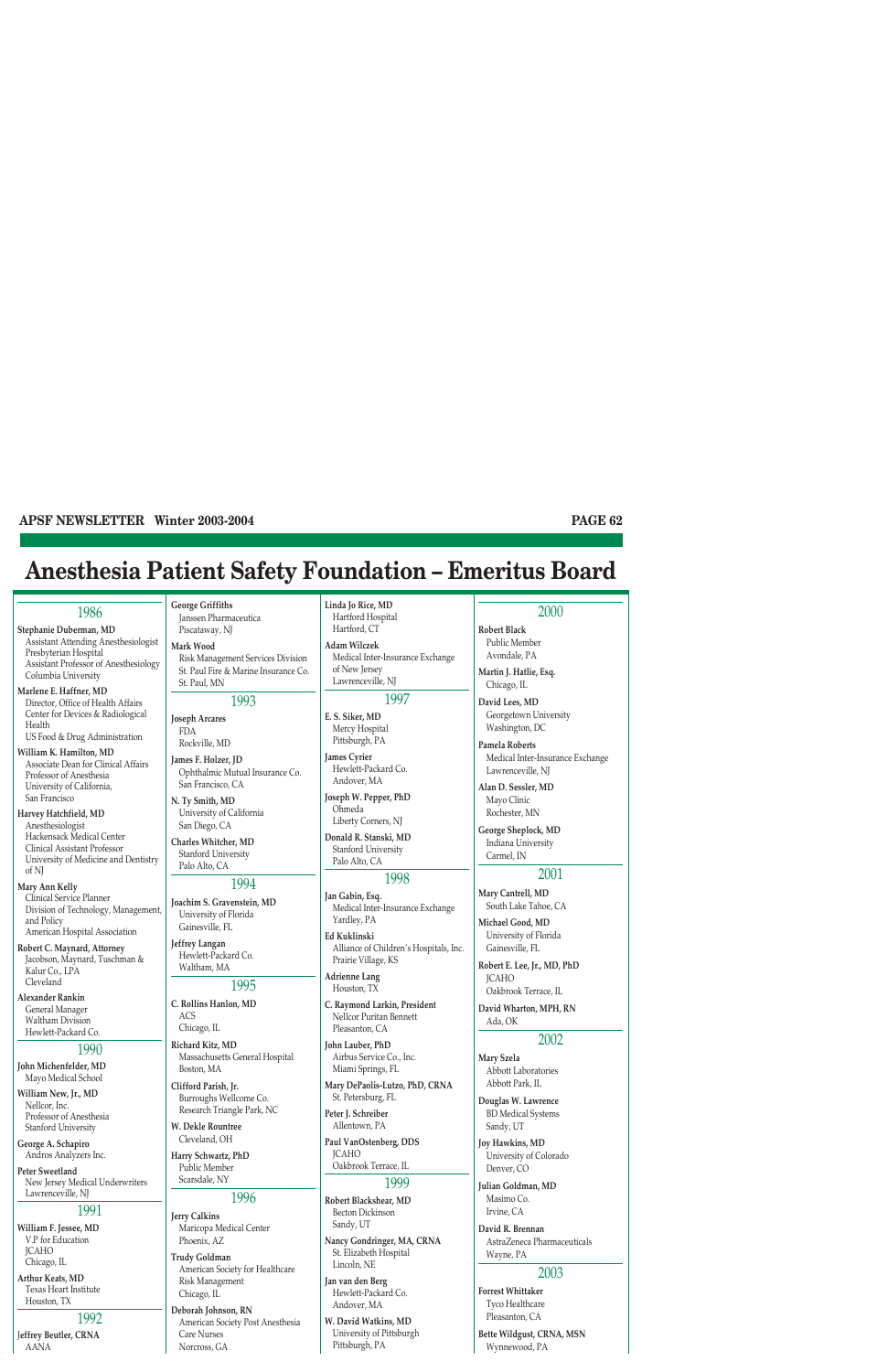## **Letter to the Editor**

# *How May Oral-Tracheal Intubation Be Improved?*

#### **To the Editor:**

A forum on "Airway Management Continues to Raise Safety Concerns" regularly includes current recommendations on ways to secure a jeopardized airway after attempts at endotracheal tube placement during "difficult intubation" fail.1 At this stage an effective rescue technique, without question, becomes the only available option to avoid patient injury.

In retrospect many questions must always be asked, including—why did conventional intubation fail, and what technical changes are necessary to improve outcome? To date, the answers have ranged from developing scoring systems in the attempt to pre-emptively identify patients at risk, bettering laryngoscopic view via, for example, altering head position, and assigning cause for difficult intubation to patients' physical characteristics such as obesity.2

The focus on modifying selective aspects of the intubating procedure, however, is based on unproven assumptions about the intubating process itself. Current opinion accepts the principle that oral tracheal intubation, as presently practiced, is the correct way to intubate, since historically it has proven reliable for most intubations and problematic only in a small percentage of cases, the latter constituting "difficult intubations." Longevity, along with absence of a reliable alternative, has, by default, made the current method the standard—to be refined, but never questioned. However, is this reasoning correct, and would using an alternate approach that combines uncomplicated intubation of normal patients with a seamless transition to intubate successfully during "difficult intubations" be desirable? Any such technique would enhance safety by significantly reducing the number of patients requiring emergency airway management, many under adverse circumstances.

The need for a new technique that improves outcome during difficult laryngoscopy, should therefore, at the very least, be recognized and discussed. Only then can the strengths and weaknesses of conventional intubation be debated, and the fundamental factors governing successful tracheal intubation recognized. Failure to do so only propagates the status quo without significantly improving management of unanticipated "difficult intubations.'

In practice, does a viable alternative exist, and on what concepts is it based? A complete system for intubation that requires mandatory use of a styleted endotracheal tube and follows obligatory rules has been used successfully for many years in a variety of clinical conditions.3 I submit that this technique used routinely in the hands of trained operators is a major advance in oral tracheal intubation.

Many experienced anaesthesiologists will not accept the suggestion that their personal method of intubation may be improved, while others search for answers to problems they have encountered. However, the issue of how best to perform oral tracheal intubation should be accepted for what it is, an unresolved clinical problem, with solutions that must meet the criteria of evidence-based medicine. Only then will fact be separated from bias.

*Russell B. P. Stasiuk, MD Vancouver, British Columbia*

#### **References**

- 1. 2003 ASA Meeting Highlights Safety. *APSF Newsletter* 2003;18:33, 34, 36.
- 2. Juvin P, Lavaut E, Dupont H, et al. Difficult tracheal intubation is more common in obese than in lean patients. *Anesth Analg* 2003;97:595-600.
- 3. Stasiuk RBP. Improving styletted oral tracheal intubation: rational use of the OTSU. *Can J Anesth* 2001;48:911- 18.

## **APSF Executive Committee Invites Collaboration**

From time to time the Anesthesia Patient Safety Foundation reconfirms its commitment of working with all who devote their energies to making anesthesia as safe as humanly possible. Thus, the Foundation invites collaboration from all who administer anesthesia, and all who provide the settings in which anesthesia is practiced, all individuals and all organizations who, through their work, affect the safety of patients receiving anesthesia. All will find us eager to listen to their suggestions and to work with them toward the common goal of safe anesthesia for all patients.

## **The APSF continues to accept and appreciate contributions for the E.C. Pierce, Jr., MD, Research Award.**

*Please make checks payable to the APSF and mail donations to:*

## **APSF**

c/o Ellison C. Pierce, Jr., MD, Research Award 520 N. Northwest Highway Park Ridge, IL 60058-2573

# **APSF WEBSITE www.apsf.org** *Check it out!*

- *Back Issues of Newsletter*
- *Search Engine*
- *Videos*
- *Adverse Event Protocol*
- *Conscious Sedation Protocol*
- *Grant Guidelines*

## *• TEEcher*

- *Topics and Titles of Previous APSF Grants*
- *Corporate Donors*
- *Safety Links*